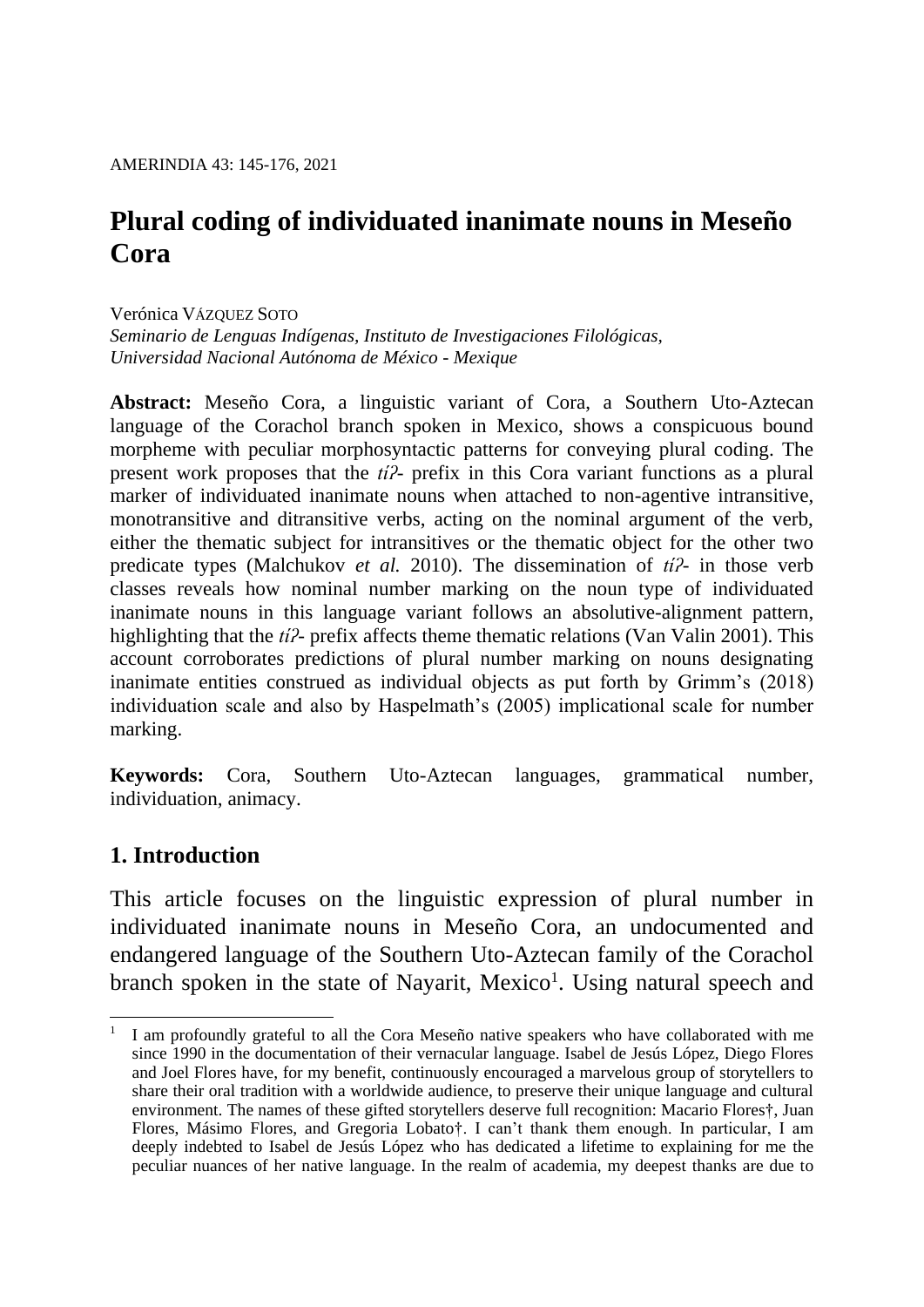elicited data, I will address this topic by exploring the behavior of the *tíʔ*prefix in this variant of the language to make three important claims about the morphosyntactic properties and the semantics of this bound morpheme<sup>2</sup>. Firstly, the *ti*<sup>2</sup>- prefix in Meseño Cora, hereafter MEC, codes plural number of individuated inanimate nouns (Corbett 2000, Grimm 2018) when attached to non-agentive intransitive, monotransitive and ditransitive verbs, acting on the nominal argument of the verb, either the thematic subject for intransitives or the thematic object for the other two predicate types (Malchukov *et al.* 2010). Secondly, the dissemination of *tíʔ-* in those verb classes reveals that nominal number marking for individuated inanimate nouns in MEC follows an absolutive-alignment pattern (Dixon 1994) highlighting that this prefix affects theme thematic relations (Van Valin 2001). This claim is backed up by suppletive verb stems in intransitives and monotransitive verbs exhibiting a similar pattern for encoding the plurality of subject and object arguments, though in the case of intransitive subjects the thematic relation triggering suppletion can be either an agent, a patient or a theme and for transitive objects it corresponds to a patient (Van Valin 2001). Lastly, I will argue that the agreement pattern between the possessed noun and the predicate occurring

<u>.</u>

both the anonymous abstract referees of the Texas Linguistic Conference held in Austin in 2020 and to those of the Semantics of Under-Represented Languages of the Americas, SULA 11 Conference, held in virtual format in Mexico City 2020, who provided valuable commentary and helpful references for the improvement of this article. In particular, I want to acknowledge Brenda Laca for carefully reading an earlier version of this paper. Her enthusiastic comments and her suggestion to apply the cardinality test to the Meseño Cora data definitely contributed to a more compelling approach to the issues in this article. I would also like to express my profound thanks to the two *Amerindia* referees, Albert Alvarez who generously revealed his name and the other anonymous referee, both made extremely accurate suggestions improving the content and the copyediting of this article. I am also grateful to my colleagues Néstor Hernández-Green and Alejandra Capistrán-Bert who provided helpful input for this research during our informal discussions and friendly conversations. My gratitude goes to Irene Flores for correcting my English and for translating the Meseño Cora examples from Spanish into English. I take sole responsibility for any remaining errors.

The practical orthography used in the present work to represent the phonological sounds of Meseño Cora corresponds to the following IPA (*International Phonetic Alphabet*) symbols: p=/p/; b=/β/;  $t=|t'|$ ; t,=/t/; ts=/ts/; ch=/tf/; k=/k/; h=/h/; / $\lambda$ /=/ $\lambda$ /; s=/s/; x=/s/; m=/m/; n=/n/; n,=/n/; n=/n/; l=/l/; r=/r/; w=/w/;  $w=x'$ ;  $y=x'$ ;  $y=x'$ ;  $y=x'$ ;  $y=x'$ ;  $y=x'$ ;  $y=x'$ ;  $y=x'$ ;  $y=x'$ ;  $y=x'$ ;  $y=x'$ ;  $y=x'$ ;  $y=x'$ ;  $y=x'$ ;  $y=x'$ ;  $y=x'$ ;  $y=x'$ ;  $y=x'$ ;  $y=x'$ ;  $y=x'$ ;  $y=x'$ ;  $y=x'$ ;  $y=x'$ ;  $y=x'$ ;  $y=x'$ ;  $y=x'$ ;  $y=x'$ ;  $y=x'$ ;  $y=x'$ ;  $y=x'$ ;  $y=x'$ to the Spanish borrowed phoneme /ř/. Primary stress is annotated only phonetically in practical orthography given how the rules for rhythmic and morphological stress are still a work in progress. Cora also exhibits tones driven by phonation types, yet there is currently no research available on this topic for the Meseño Cora variant and for this reason tones are not represented in practical orthography.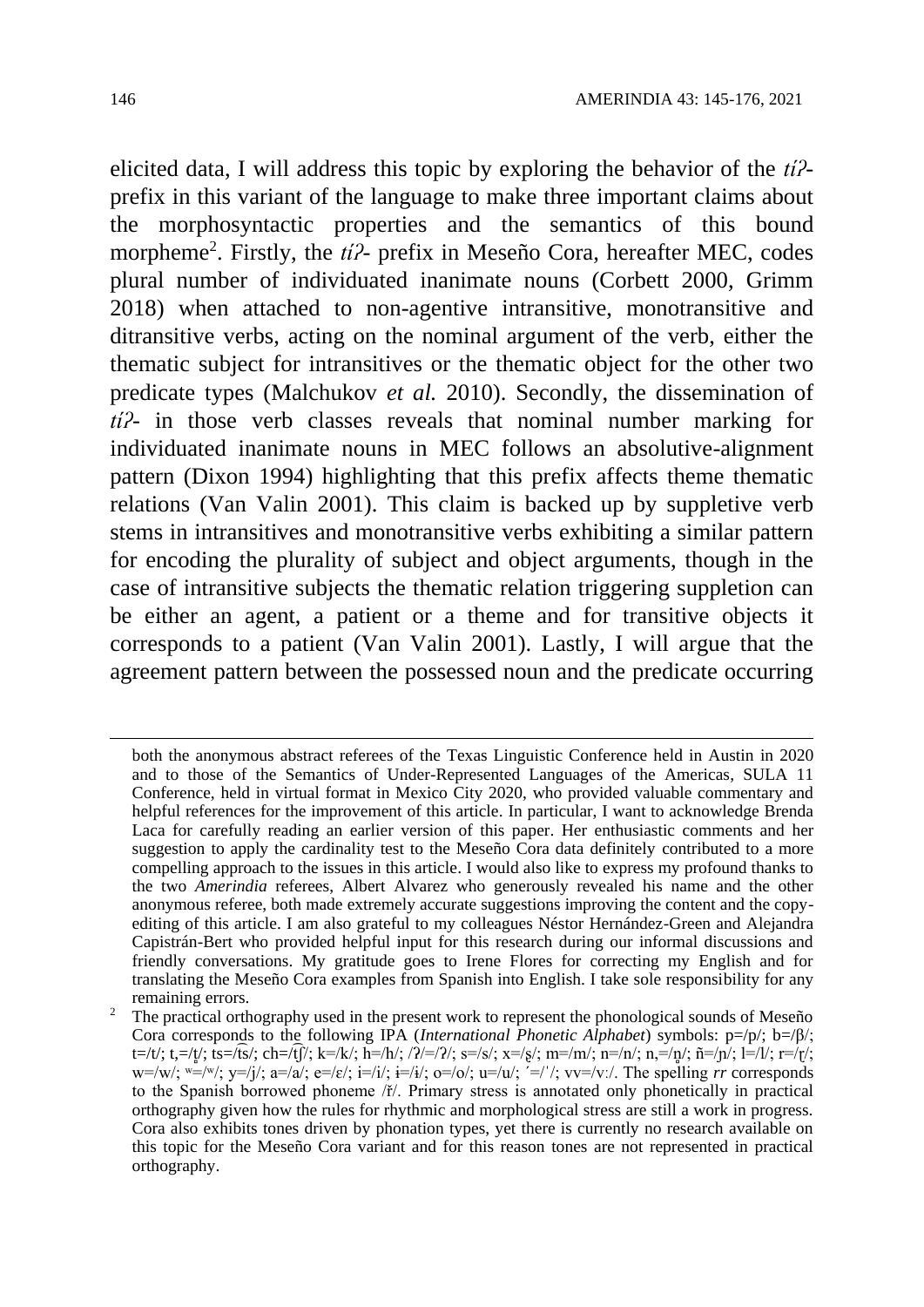when *tíʔ-* has a possessor represents the strongest MEC evidence in favor of the plural number account for this bound morpheme.

To my knowledge there has been no previous report in any Cora variant of the existence of an absolutive-alignment pattern for expressing nominal number on individuated inanimate nouns in MEC by attaching *tíʔ-* to the verb template or to possessive noun phrases. Besides contributing to this major descriptive finding, the final goal of this paper is to take a more nuanced look at plural marking in descriptive projects. Eventually this will shed light on theoretical, semantic and typological discussions concerning plural coding in the class of inanimate nouns in languages worldwide.

Before proceeding, it would be useful to outline the present article. Section 2 offers general information about the language and its speakers regarding dialects and the location of the communities where fieldwork has been conducted. This section also presents a brief discussion on data gathering. The main syntactic features of MEC relevant to understanding the central topic of this article are discussed in § 3. This section examines word order, the language's alignment types, and grammatical relations coded both by bare nouns and bound pronouns emphasizing the number values expressed by those constituents. Section 4 is dedicated to a quick overview of MEC nominal number, building a clear distinction between the strategies used to code number values on the noun itself and the type of number systems distinctive of different noun classes in the language. Section 5 is entirely devoted to discussing plural number in the noun type of individuated inanimate nouns arguing through the agreement diagnostic proof observed when themes have a possessor, the bona fide plural value encoded by *tíʔ-*. My conclusions can be found in § 6.

### **2. Background of the language and data sources**

Cora is a poorly described and endangered Southern Uto-Aztecan language of the Corachol branch spoken in Mexico mainly in the state of Nayarit. According to INEGI (2010), there are 21,445 speakers of Cora. To date, at least four different Cora variants have been identified by linguistic criteria. Though the evidence for them remains limited to changes in sound. Those language variants are: Meseño Cora, Jesús María Cora, Santa Teresa Cora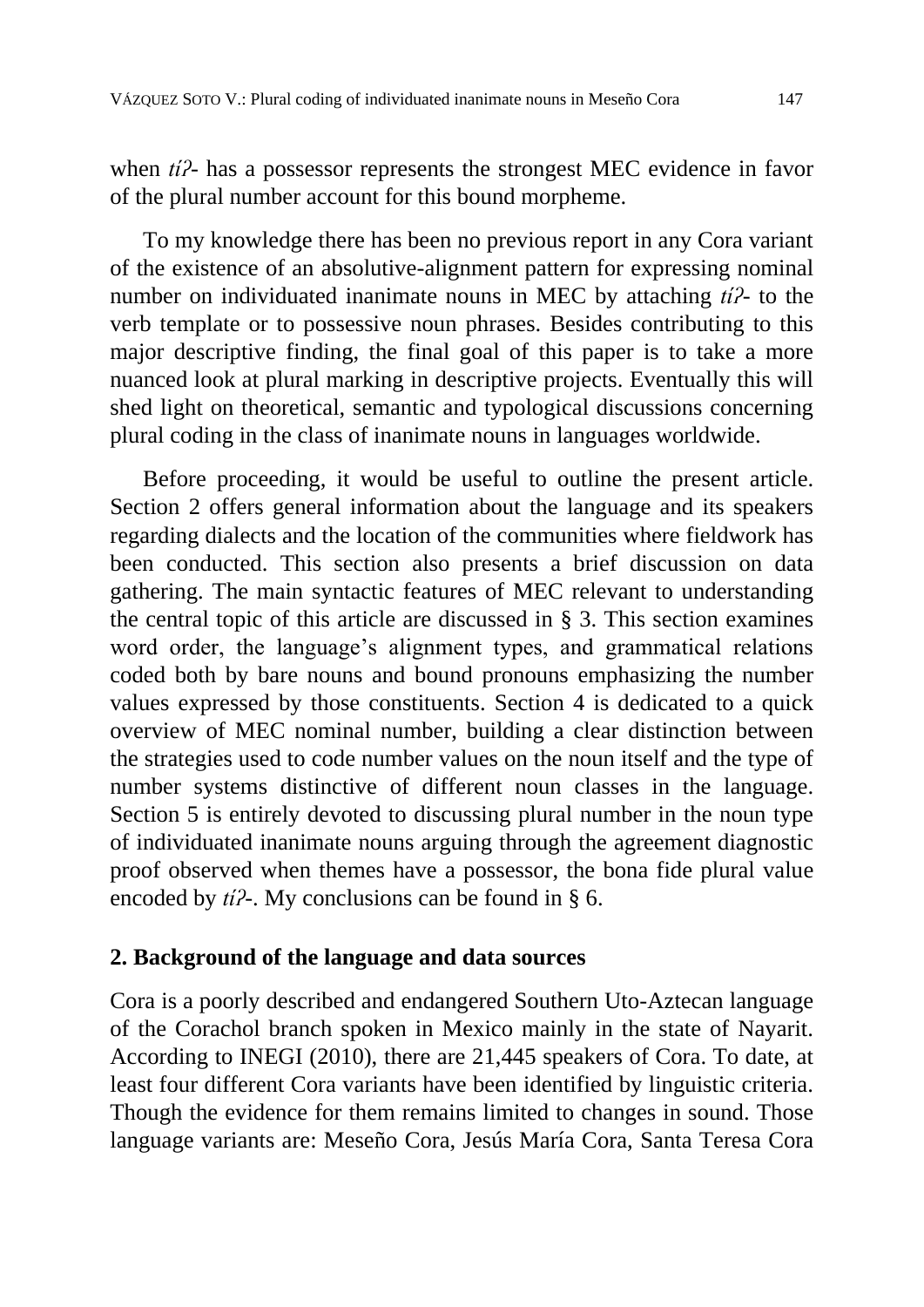and *muxatéena*, also known in Spanish as Presideño Cora (Casad 2012, Vázquez 2020). MEC is spoken in various small towns located in the southeastern part of the Sierra del Nayar Lowlands. The data this research is based on was collected in three small neighboring villages: Presidio de los Reyes with 908 inhabitants, Chimaltita with 250 inhabitants, and Cerro los Cuernos, a very tiny ranchería, where 20 monolingual MEC speakers live<sup>3</sup>. Map 1 highlights those three small communities.



#### **Map 1**

The substantial fieldwork on which this study is based has been conducted almost entirely in Presidio de los Reyes since 1990. Yet I have also briefly visited Chimaltita and Cerro los Cuernos, mainly for recording and, if possible, videotaping MEC oral tradition and conversations. Throughout different years from 1990 to 2019, during several weeks, I also

1

<sup>3</sup> The number of people living in Presidio de los Reyes, Chimaltita and Cerro los Cuernos comes from a census I carried out in collaboration with my two Cora colleagues, Isabel de Jesús López and Mónica Flores. This census is very recent and, therefore, reliable, as it was just produced on December 2018.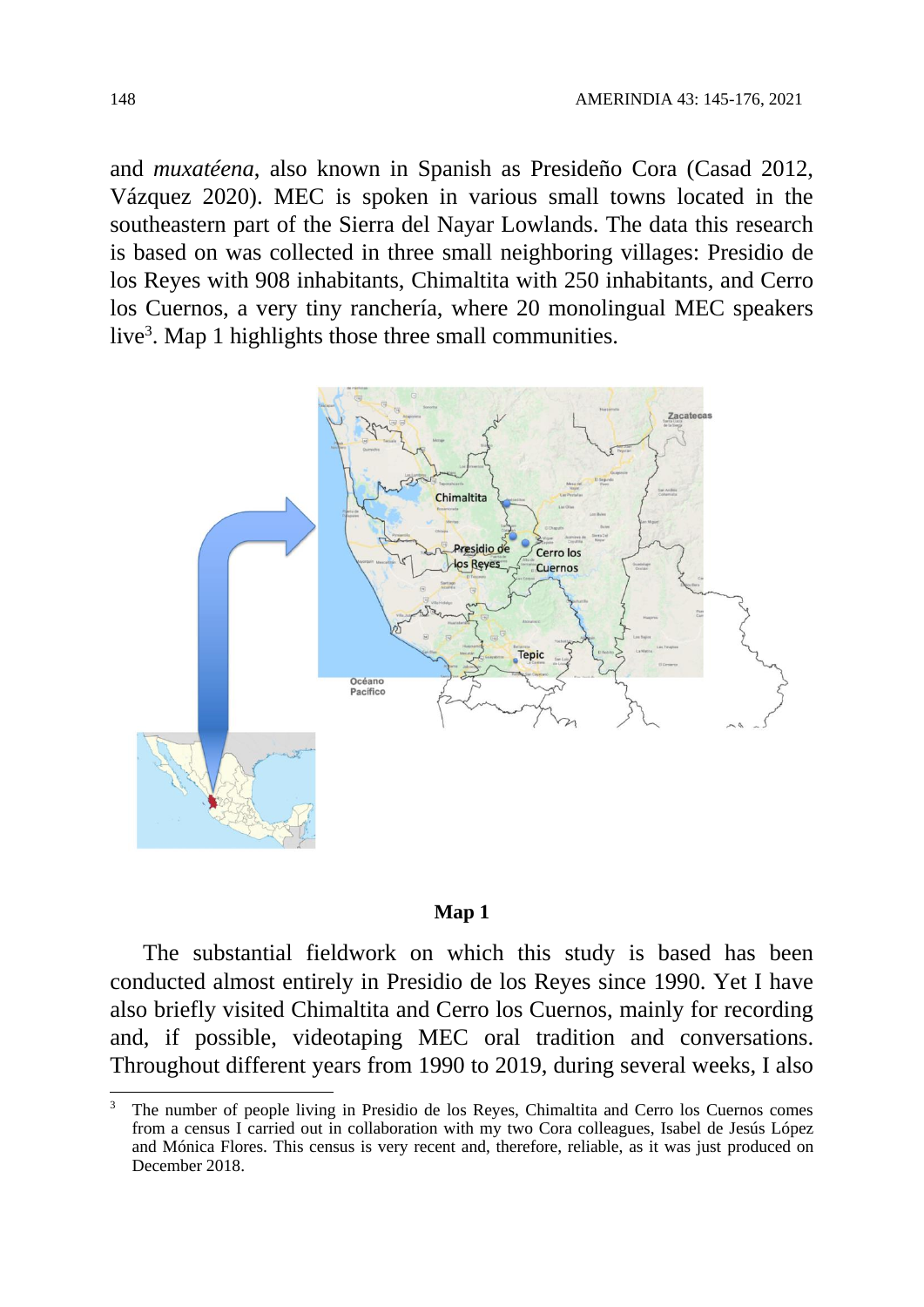undertook elicited sessions concerning many grammatical and semantic aspects of MEC with native speakers who reside in Presidio de los Reyes. Those sessions took place in Presidio de los Reyes itself, in Mexico City and in Tepic, the capital city of the state of Nayarit also highlighted in Map 1.

Likewise, my MEC data comes from the MesoSpace project supported by the National Science Foundation under Grant No. BCS-0723694 Spatial language and cognition in Mesoamerica (PI J. Bohnemeyer). The nonverbal stimuli of this project include the Ball&Chair task, henceforth B&C, and the Novel Object 1 and Novel Object 2 tasks. This ensemble of tasks was applied to five pairs of speakers in Presidio de los Reyes during the fall of 2008. The B&C task consists of four identical sets of twelve photographs, 48 photographs in total, featuring different configurations of a ball and chair MEC native speakers are asked to describe<sup>4</sup>. Importantly, this task brought to light different and attractive contexts showing peculiar predicates used by MEC native speakers to portray the configurations of two individuated inanimate nouns, a ball and chair. The corpus gathered through this non-verbal stimulus was extremely helpful in framing and eliciting other individuated inanimate nouns in MEC, mainly nouns properly portrayed in stative locative descriptions. In conclusion, four types of data sources are used in this study: oral narratives, conversations, verbal-stimuli and elicitation.

# **3. Syntactic properties of MEC**

# **3.1. Word order, grammatical relations and number marking in subject and object bound pronouns**

Syntactically, MEC is an SOV language, although the pressures of information structure generate verb initial sentences. The SOV pattern demands bare nouns occurring in strict preverbal position have their grammatical relation assigned by position. Thus, the bare noun in first position is always the subject and the one in second position before the clause predicate is always the object. Any departure from this word order

<sup>1</sup> <sup>4</sup> For more information and background on the B&C task see O'Meara and Pérez Báez (2011).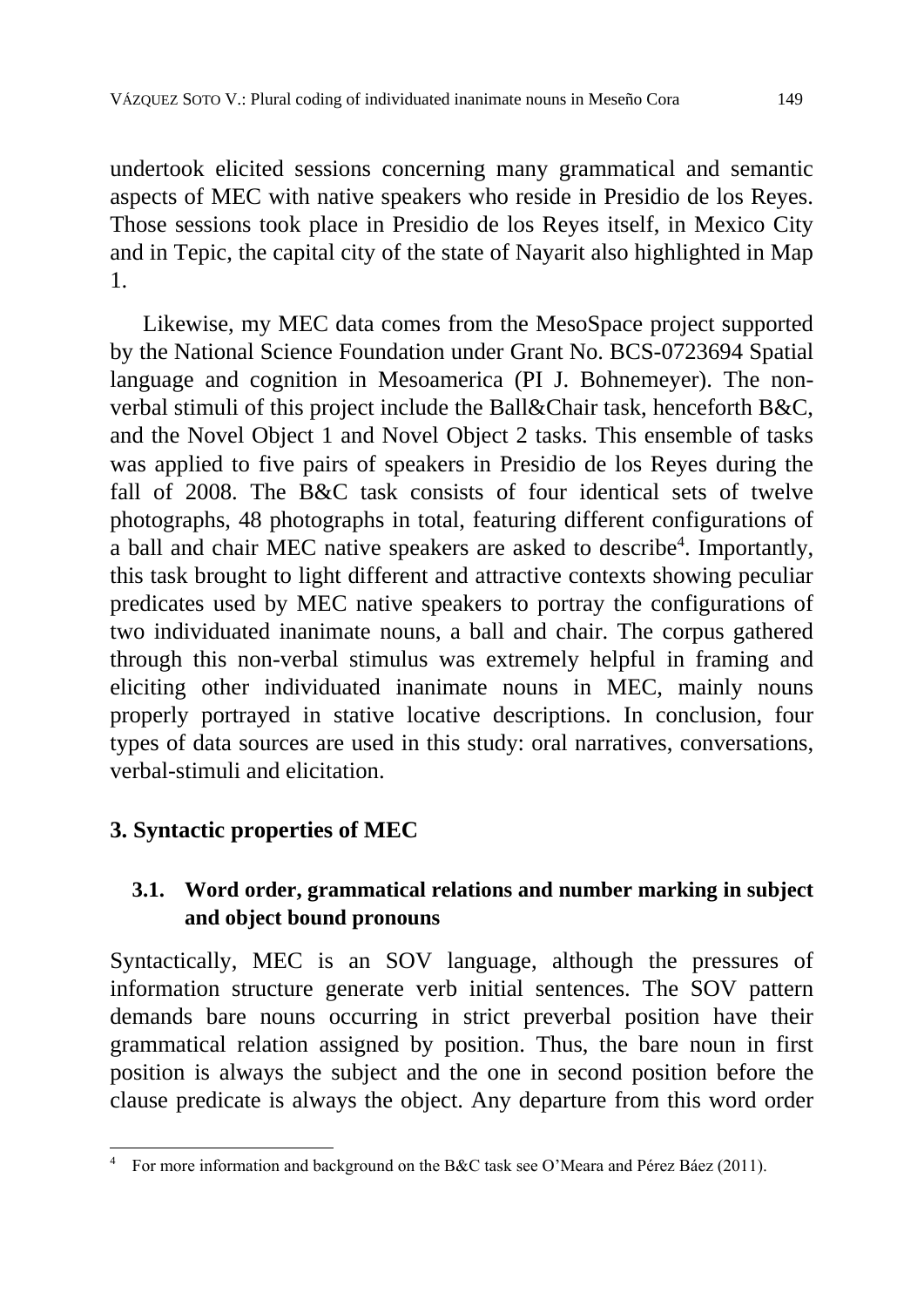pattern triggers both different grammatical relations and semantic interpretations of verb arguments. Therefore, in MEC basic word order is a crucial coding property for determining grammatical relations (Givón 2001: 175-177, Van Valin 2001: 33-34). Morphologically, the SOV order is the less marked word order in the language since the object syntactic relation encoded by a bare noun lacks any additional marking either by an affix on the predicate or by a proclitic or an enclitic within the clause. Instead, subject arguments expressed by bare nouns require obligatory subject pronoun marking within the clause, resorting either to an enclitic or a proclitic pronoun. Example (1) illustrates both the SOV word order pattern and the obligatory subject marking by means of an enclitic pronoun in simple clauses<sup>5</sup>.

SAGENT OTHEME  $V^6$ (1) *iítaʔ siikíri=pu wá-nanai* woman basket=SBJ3SG CMPL-to.buy.CMPL 'The woman bought a basket/a chiquihuite.' [E]

Additionally, the clause presented above constitutes very valuable evidence for claiming that bare nouns in MEC are not case marked and do

<sup>&</sup>lt;u>.</u> <sup>5</sup> The abbreviations used in this article follow the Leipzig glossing convention rules. If the abbreviation needed does not exist in that convention system, I have coined a new gloss for the corresponding morpheme. 1, 2 and  $3=$  first, second and third person; ACROSS= stands for meanings analogous to both the preposition and adverb of the English word *across*; ABS= absolutive; ACUE= indicates an evidential marker requesting agreement with the addressee; ADV= adverb; ADVR= adversative; ASSERT= assertive; ANI= animate; APPL= applicative; ÁREA= area; ASP= aspectual; CAP= capacitative; CER= certainty; CMPL= completive; CONJ= conjunction; CONT= contention; COP.EXIST2= existential copula type 2; DEIC= deictic; DEM= demonstrative; EMPH= emphatic; ENT= entity; ENTIRE= entire; EVID= evidential; EXIST= existential; EXP= expression; FDIR= first-hand information source; FIND= second-hand information source; INH= inherent property; IRR= irrealis; LOC= locative; NARR= narrative; NEG= negation marker; NHUM= non-human; NMLZ= nominalizer; OBJ= object; PA= pluractional; PASS= passive; PC= property concept; PL= plural; POSS= possessive; PROG= progressive; PROLEP= proleptic; PST= past tense; PV= preverb; QUANT= quantifier; REPORT= reportative; SBJ= subject; SG= singular; TOP= topic; V= visual. I would like to emphasize that all glosses corresponding to the tense-mood-aspect system are a work in progress, since this is an area of MEC requiring deeper research for reliable assessment. Other abbreviations used in this paper are: A= agent, NP= noun phrase, O= object, P= patient, R= recipient-like argument, S= subject,  $T=$ theme. The abbreviation [E] which figures at the end of the English translation of a MEC utterance indicates that the corresponding example was obtained through elicitation; whereas the [TXT] abbreviation stands for attested data in natural speech sources, either oral narratives, conversations or non-verbal stimuli like the B&C task.

<sup>6</sup> When relevant to the discussion, grammatical relations are indicated in simple clauses using capital letters, whereas thematic relations are instead symbolized by small caps.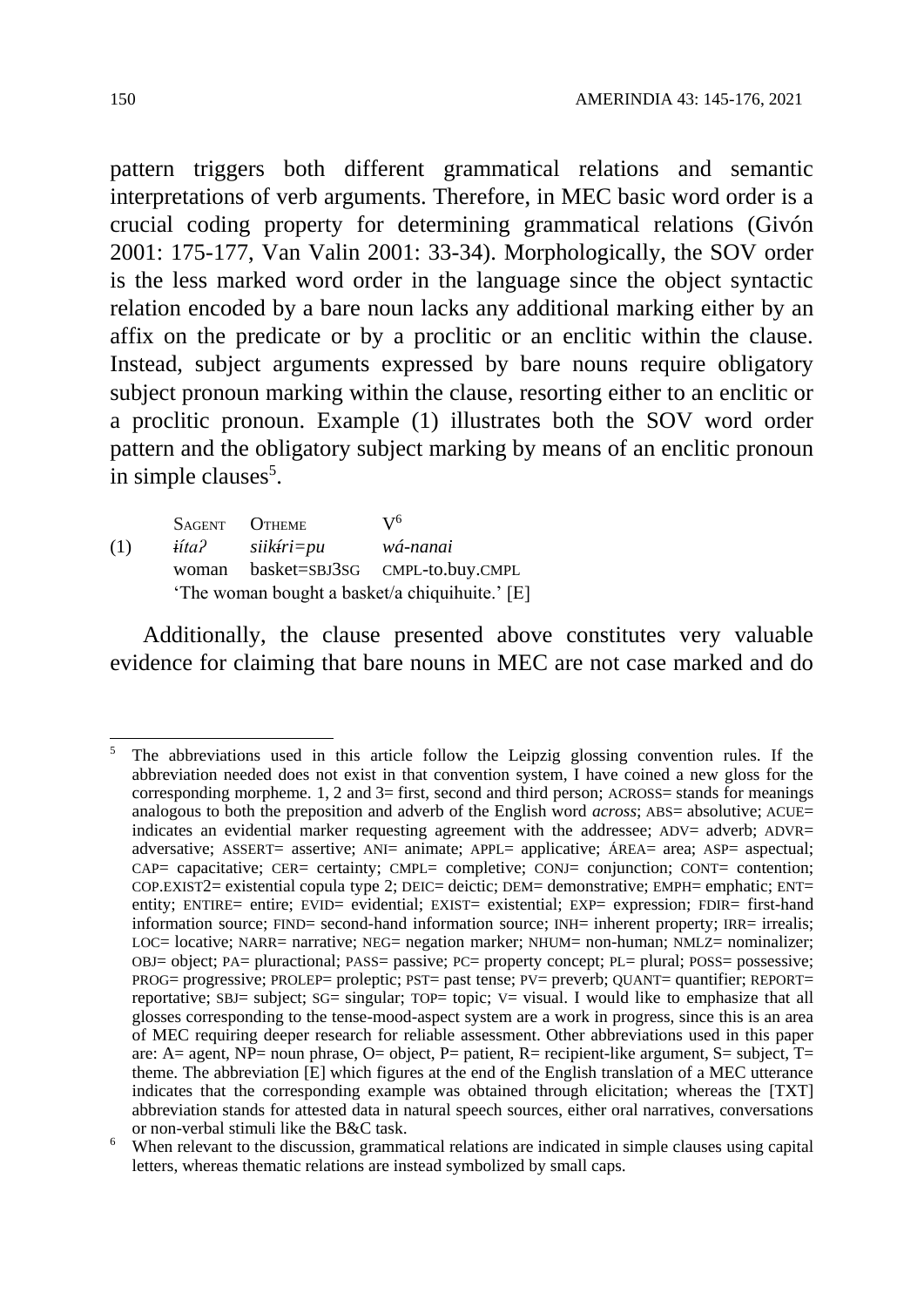not exhibit any special definite or indefinite marker when they occur in strict preverbal position.

Verb initial sentences driven by information structure pressure are, in contrast, the most marked morphological constructions in the language. Fronted or postverbal nouns bearing a core grammatical relation obligatorily require marking by an overt resumptive pronoun (Kroeger 2004: 177) in the predicate of the clause. Further, fronted and postverbal nouns can be morphologically marked by a presumed definite article that I analyze as a topic marker, at least in simple clauses, for being the element which always indicates old information provided previously by a lexical mention (Kroeger 2004: 135-161)<sup>7</sup>.

|     | <b>SAGENT</b>                                          |                                                          |   |                                                            |  |               |               |            |          |  |
|-----|--------------------------------------------------------|----------------------------------------------------------|---|------------------------------------------------------------|--|---------------|---------------|------------|----------|--|
| (2) | hí                                                     | <del>û</del> ra?be                                       |   | nikái                                                      |  |               |               |            |          |  |
|     | <b>TOP</b>                                             | wolf                                                     |   | <b>EVID:ACUE</b>                                           |  |               |               |            |          |  |
|     | OTHEME                                                 |                                                          | V |                                                            |  |               |               |            |          |  |
|     | $iita$ <i>P</i> = $pu$                                 |                                                          |   | wa-náwa                                                    |  |               |               |            |          |  |
|     | $woman = SBJ3SG$                                       |                                                          |   | CMPL-to.steal.CMPL                                         |  |               |               |            |          |  |
|     | 'Speaking of the wolf, right? He stole a woman.' [TXT] |                                                          |   |                                                            |  |               |               |            |          |  |
|     | OPATIENT                                               |                                                          | V |                                                            |  | <b>SAGENT</b> |               |            |          |  |
| (3) | kú?ku?= <b>pu</b>                                      |                                                          |   | wa-hé?ika                                                  |  | hí            | <i>pá?ri?</i> |            |          |  |
|     |                                                        |                                                          |   | snake=SBJ3SG CMPL-to.kill.OBJ.SG                           |  | <b>TOP</b>    | child         |            |          |  |
|     | 'Speaking of the child, he killed the snake.' [TXT]    |                                                          |   |                                                            |  |               |               |            |          |  |
|     | V                                                      |                                                          |   |                                                            |  | <b>SAGENT</b> |               | OPATIENT   |          |  |
| (4) | ø-ra-aa-hé?ika                                         |                                                          |   |                                                            |  | hí            | pá?ri?        | hí         | t,áxka   |  |
|     |                                                        |                                                          |   | SBJ3SG-OBJ3SG-CMPL-to.kill.OBJ.SG                          |  | <b>TOP</b>    | child         | <b>TOP</b> | scorpion |  |
|     |                                                        |                                                          |   | 'Speaking of the child, he killed it, the scorpion.' [TXT] |  |               |               |            |          |  |
|     | <b>SAGENT</b>                                          |                                                          | V |                                                            |  |               |               | OTHEME     |          |  |
| (5) | hí                                                     | <i>iíta?</i>                                             |   | ø-ra-aa-nanái                                              |  |               |               | hí         | ka?ní    |  |
|     | <b>TOP</b>                                             | woman                                                    |   | SBJ3SG-OBJ3SG-CMPL-to.buy.CMPL                             |  |               |               | <b>TOP</b> | satchel  |  |
|     |                                                        | 'Speaking of the woman, she bought it, the satchel.' [E] |   |                                                            |  |               |               |            |          |  |

1

Thus, pressures of information structure produce SOV, OVS, VSO, and SVO sequence sentences. Note that when the subject argument is fronted,

<sup>7</sup> In his Jesús María Cora grammatical sketch, Casad (1984) glosses the words *hí* and *í* as articles. According to Casad's translations from Jesús María Cora to English all these forms seem to have definite interpretations. In this article, I do not follow Casad's analysis and glosses for those words because although Jesús María Cora and MEC show similar forms for a related functional word, those words might behave differently in both language variants. On the other hand, my data suggests contrasting grammatical and pragmatic assessments in comparison to those proposed by Casad (1984).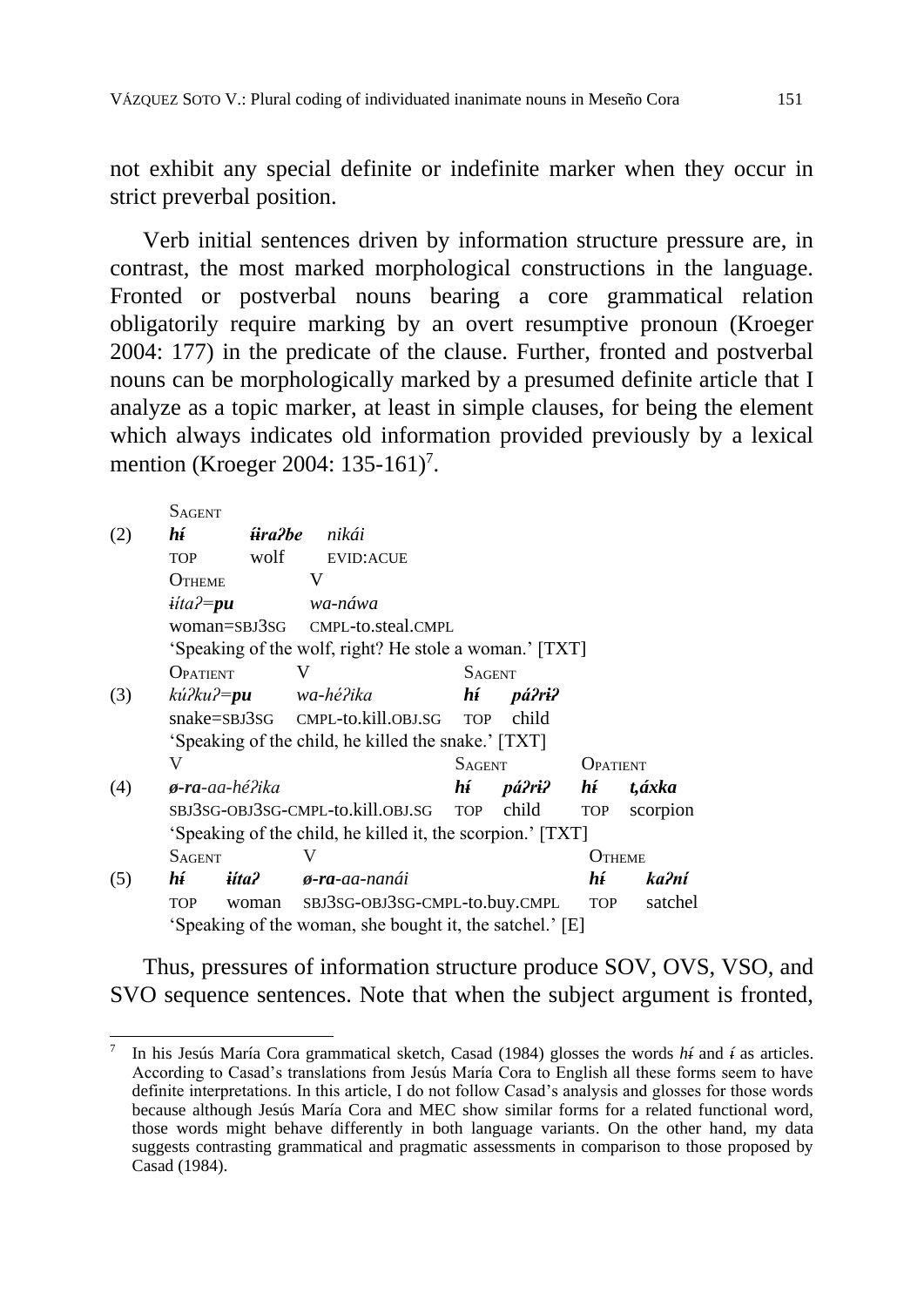this grammatical relation can be marked anaphorically by an enclitic, or a prefix in the predicate, that is to say, by any bound pronoun in the language (Bresnan and Mchombo 1987). Likewise, we can observe a coreference relation through the pronominal index in the verb with the postverbal NP, referred to more commonly as a cataphoric relation (Bhat 2004: 185)<sup>8</sup>. Accordingly, all bound subject markers function as resumptive pronouns showing either anaphoric or cataphoric properties. Table 1 shows different sets of independent and bound subject pronouns in MEC.

| Grammatical relation, person and<br>number values                                                                                                                                 | SBJ1SG                    | SBJ2SG                            | SBJ3SG <sup>1</sup>                | <b>SBJ1PL</b>      | SBJ2PL                            | SBJ3PL                          |                                        |
|-----------------------------------------------------------------------------------------------------------------------------------------------------------------------------------|---------------------------|-----------------------------------|------------------------------------|--------------------|-----------------------------------|---------------------------------|----------------------------------------|
| Independent subject free pronouns.                                                                                                                                                | ínee                      | $m$ <sup>w</sup> ee/<br>$m^w e^2$ |                                    | ítein/<br>íten/ten | $m^w e^2 n$<br>m <sup>w</sup> een | me-<br><i>Pihna</i><br>$me-Yin$ |                                        |
| Demonstratives as independent free<br>pronouns of third person singular.                                                                                                          |                           |                                   | ha?in<br>a?in<br>ha?ihna<br>a?ihna |                    |                                   |                                 |                                        |
| Subject enclitics in wackernagel<br>position.                                                                                                                                     | $=$ nu                    | $=$ pe                            | $=pu$                              | $=$ tu             | $=xu$                             | $=mu$                           |                                        |
| Subject proclitics marking<br>subordination.                                                                                                                                      |                           | $neh =$                           | $peh =$                            | $t\dot{t}$         | $teh =$                           | $seh =$                         | $meh=$                                 |
| Subject prefixes<br>attached to the                                                                                                                                               | Careful speech            | $nu$ <sup>2</sup>                 | pe?-                               | ha-ha?-<br>$pu^2$  | $tu$ <sup>2</sup> -               | $xu$ <sup>2</sup>               | $mu$ <sup>2</sup> -<br>me <sub>2</sub> |
| adverb <i>rí</i> 'already'.                                                                                                                                                       | Fast speech               | nuu-                              | pee-                               | haa-<br>$puu-$     | tuu-                              | $xuu-$                          | $muu-$                                 |
| Anaphoric and<br>cataphoric prefixes                                                                                                                                              | CV forms                  | $ne-$                             | $pe-$                              | ha-<br>$\phi$ -    | $te-$                             | $se-$                           | me-                                    |
| attached to verb<br>stems, nouns in<br>non-verbal<br>predication, the<br>ahtá conjunction,<br>the purpose clause<br>subordinator ta?,<br>and the adverb<br><i>áuche?</i> 'still'. | Consonantal<br>allomorphs | $n-$                              | $p-$                               | $h-$               | $t-$                              | $S-$                            | $m-$                                   |

<sup>1</sup>Underspecified for number when occurring with non-agentive intransitive verbs, inanimate antecedents and inanimate fronted and postverbal NPs.

**Table 1.** Subject independent and bound pronominal forms in MEC, their distribution and their corresponding features for person and number.

1

<sup>8</sup> It is worth stressing that when both noun phrase arguments of a transitive sentence occur postverbally the argument sequence order must be VSO. Any departure from this sentence order sequence triggers both different grammatical relations and semantic interpretations of postverbal arguments.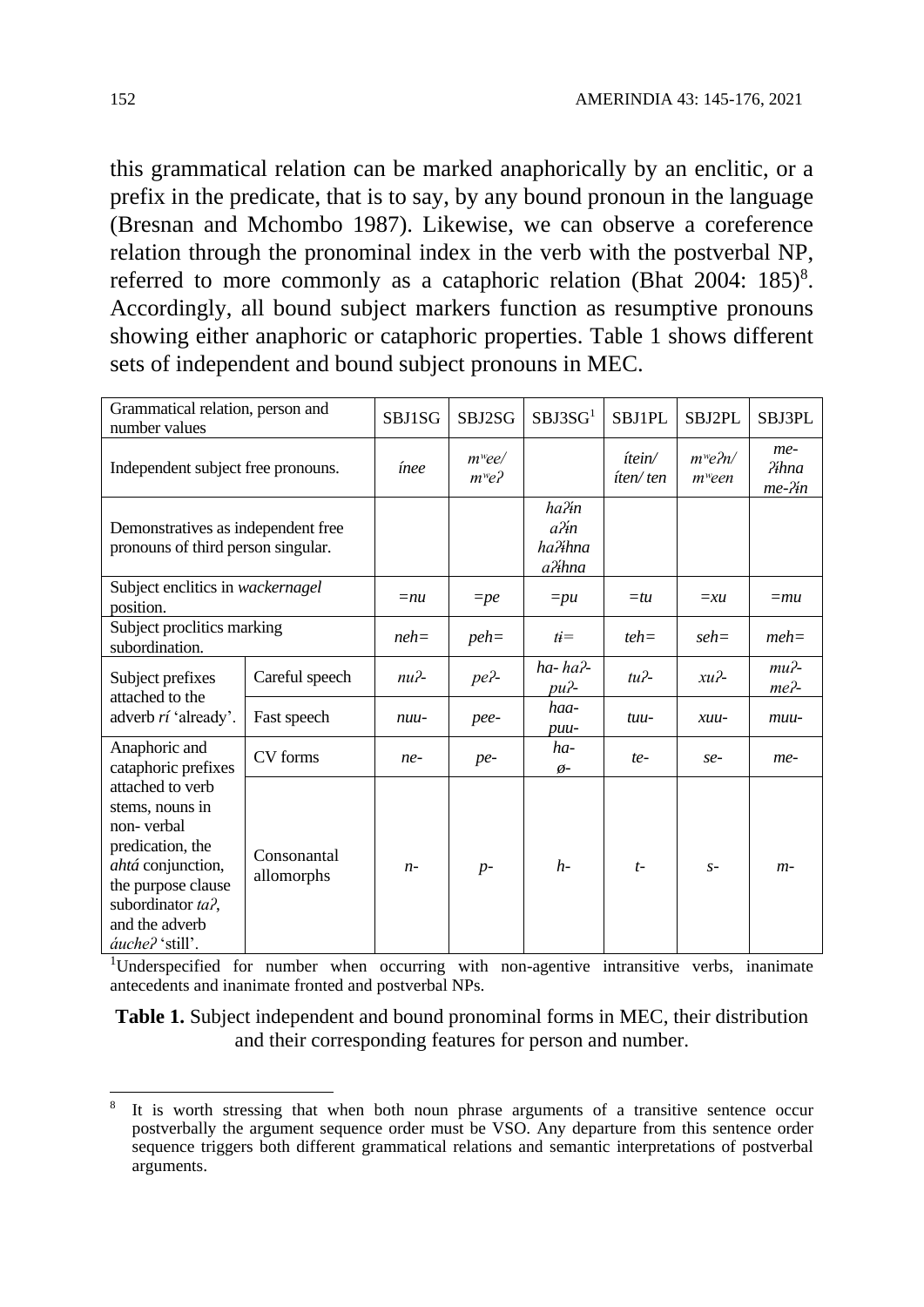In contrast, NPs bearing the object grammatical relation, when fronted or postposed, can exclusively be interpreted anaphorically or cataphorically via object prefixes, since prefixes represent the only set of bound object pronouns in the language. Relevant to this article is that the third person object prefix *ra-* can refer both to individuated animate nouns *t,áxka* 'scorpion' (4), and to individuated inanimate nouns such as *kaʔní* 'satchel' (5). Those examples represent convincing evidence for the third person object prefix *ra-* being indifferent to the animacy of the noun expressing the object relation outside the clause. More importantly, both examples represent proof that this prefix is specified for person and also for the singular number value, assuming that the definition of the singular value refers to one real world entity (Corbett 2000: 4). Obviously, this prefix also carries object case information.

Unsurprisingly, the prefix *ra-* is not licensed to interpret fronted NPs or postverbal NPs designating individuated inanimate nouns conveying plural interpretations. By the term plural, I mean a value which refers to a noun or to a morphological marker denoting more than one distinct world entity (Corbett 2000: 4).

|                   | <b>J</b> THEME      |       | <b>SAGENT</b>                                         |           |            |            |
|-------------------|---------------------|-------|-------------------------------------------------------|-----------|------------|------------|
| (6)               | hí                  | xá?ri | $P\acute{e}edru=pu$                                   | tí?-tahwa |            |            |
| <b>TOP</b><br>pot |                     |       | Peter=SBJ3SG PL-to.make.PROG                          |           |            |            |
|                   |                     |       | 'Speaking of the pots, Peter is making (them).' [TXT] |           |            |            |
|                   | <b>SAGENT</b>       |       |                                                       |           | ( )тнеме   |            |
|                   | $P\acute{e}edru=pu$ |       | tí?-aa-tua                                            |           | hí.        | múuku?-tsi |
|                   | Peter=SBJ3SG        |       | PL-CMPL-to.sell.CMPL                                  |           | <b>TOP</b> | hat-ABS    |
|                   |                     |       | 'Speaking of the hats, Peter sold (them).' [E]        |           |            |            |

Besides showing that *ra-* does not occur to encode plural interpretations of individuated inanimate nouns either fronted or postposed, the previous examples also demonstrate that those interpretations go unmarked by an overt resumptive pronoun in the clause's predicate. In this respect, it is worth stressing that the *tíʔ-* prefix occurring within the verb template of those sentences indicates plurality of theme object arguments, but does not stand at all as an object core argument marker. A piece of evidence supporting this account is the fact that this prefix also figures in clauses featuring the canonical word order pattern in MEC that exhibit core bare arguments in strict preverbal position. Note (8).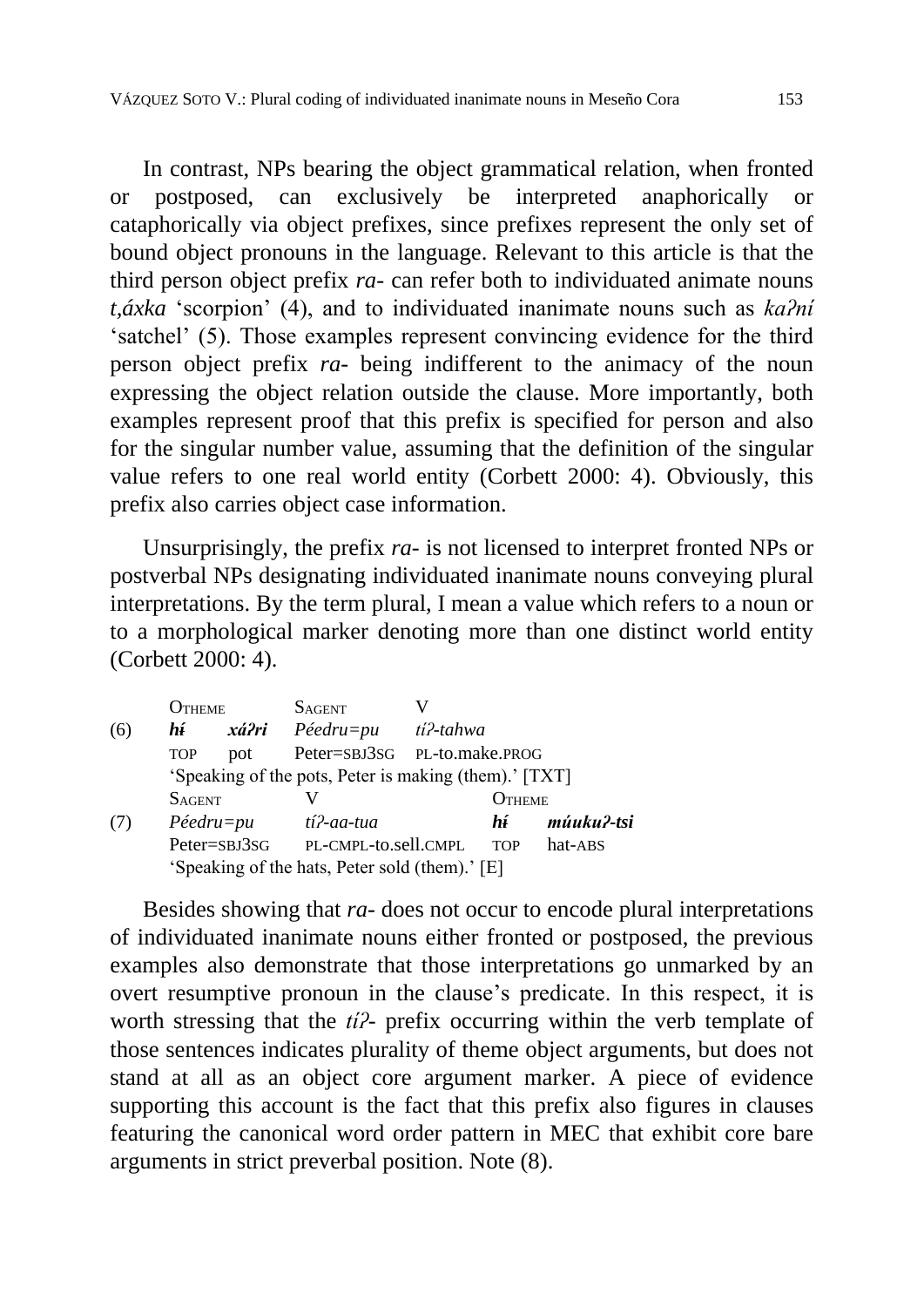SAGENT OTHEME V (8) *iítaʔ siikíri=pu tíʔ-aa-nanai* woman basket=SBJ3SG PL-CMPL-to.buy.CMPL 'The woman bought baskets/chiquihuites.' [E]

It serves as compelling evidence for this account that object core arguments expressed by individuated animate nouns in plural forms, either fronted or postverbal, do indeed show a resumptive pronoun via an object prefix in the predicate. The presence of the prefix *wáʔ-* in the next couple of examples undoubtedly stands for a bona fide resumptive pronoun of an object core argument of the verb.

|                                                              | <b>SAGENT</b> |             |                                                                                 |                                     | DPATIENT)  |                        |  |  |  |
|--------------------------------------------------------------|---------------|-------------|---------------------------------------------------------------------------------|-------------------------------------|------------|------------------------|--|--|--|
| (9)                                                          | hí            | yá?uxu      | $\phi$ -wá?-aa-k <sup>w</sup> ii                                                |                                     | hí         | $ch$ $i$ ipili $l$ -se |  |  |  |
|                                                              | <b>TOP</b>    | opossum     | SBJ3SG-OBJ3.ANI.PL-CMPL-to.kill.OBJ.PL                                          |                                     | <b>TOP</b> | chicken-PL             |  |  |  |
|                                                              |               |             | 'Speaking of the opossum/tlacuache, he killed them, the little chickens.' [TXT] |                                     |            |                        |  |  |  |
|                                                              | OPATIENT      |             | <b>SAGENT</b>                                                                   |                                     |            |                        |  |  |  |
| (10)                                                         | hí            | ti?ríi-tsi  | síikario=pu                                                                     | $w\acute{a}$ ?-aa-k <sup>w</sup> ii |            |                        |  |  |  |
|                                                              | <b>TOP</b>    | children-PL | $drug.dealer = SBJ3SG$                                                          | OBJ3.ANI.PL-CMPL-to.kill.OBJ.PL     |            |                        |  |  |  |
| 'Speaking of the children, the drug dealer killed them.' [E] |               |             |                                                                                 |                                     |            |                        |  |  |  |

Consequently, the third person plural object bound pronoun *wáʔ-*, that shows both anaphoric and cataphoric properties behaves quite differently from its singular counterpart, *ra-*. The former exhibits strong restrictions on the animacy of the noun it refers to and it is used exclusively to establish a coreference relation with plural animate nouns, while the latter does maintain a coreference relation both with singular animate and inanimate nouns. Table 2 shows the sets of independent and bound object pronouns in MEC.

| Grammatical relation,<br>person and number values  | <b>OBJ1SG</b> | OBJ2SG      | OBJ3SG | OBJ1PL                               | OBJ2PL                         | OBJ3ANLPL | OBJ3PL |
|----------------------------------------------------|---------------|-------------|--------|--------------------------------------|--------------------------------|-----------|--------|
| Independent object free<br>pronouns.               | néetsi        | $m^w$ éetsi | ha?i   | téentsi<br>téhemi<br>téhmi<br>itéhmi | $m^w \acute{e} hmi$            |           |        |
| Anaphoric and cataphoric<br>bound object prefixes. | ne-           | $m^{\nu}a-$ | ra-    | $ta-$                                | $h\acute{a}2m$ <sup>w</sup> a- | wá?-      | X      |

**Table 2.** Object independent and bound pronominal forms in MEC and their corresponding features for person, number and animacy.

Also significant to the major topic of this article, is the fact that third person bound subject pronouns are unspecified for number either through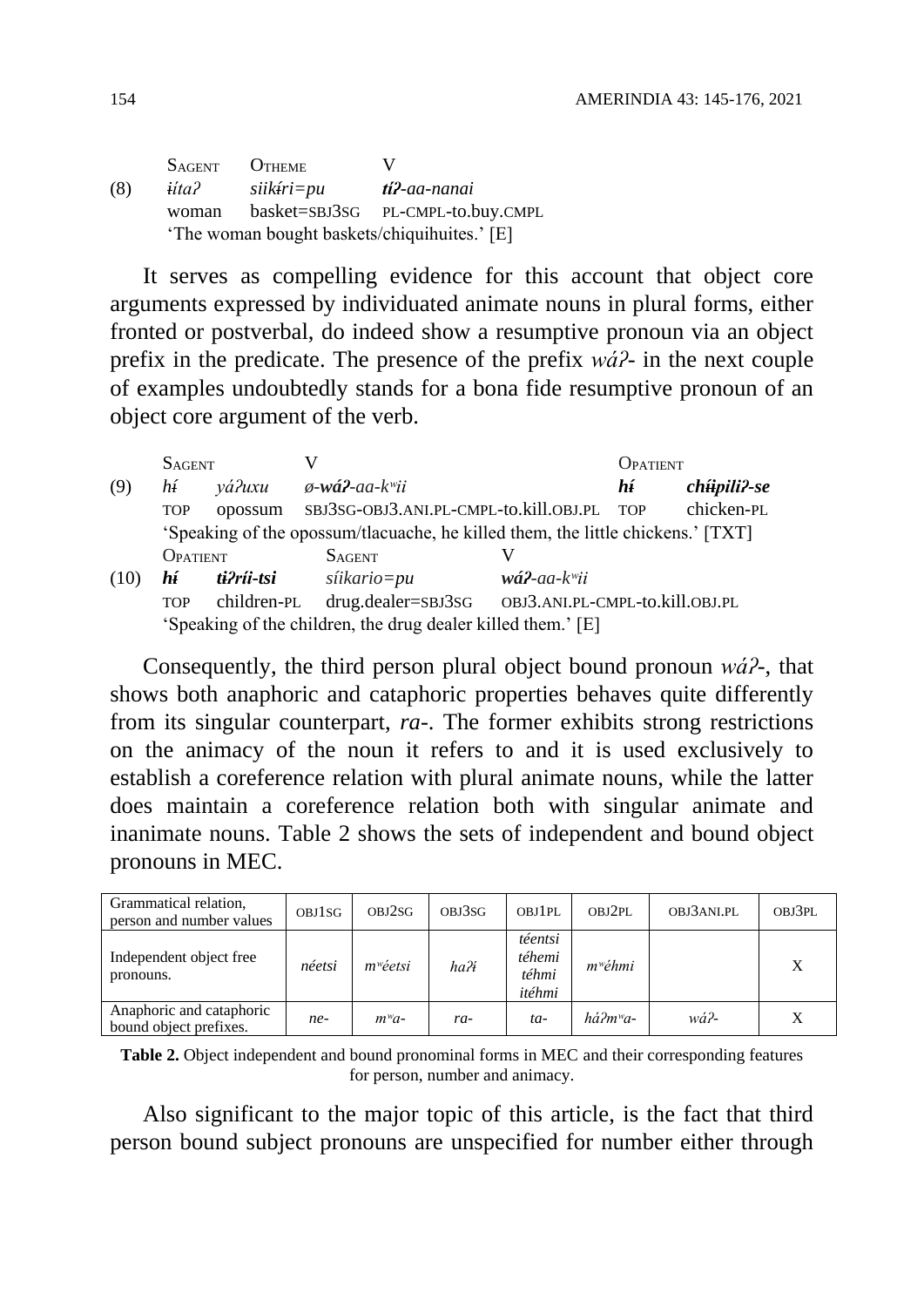the form of enclitics, proclitics or prefixes. Pronoun number underspecification depends both on the verb class and the animacy of the nouns involved in the predication. In this way, when both fronted and postverbal NPs belong to the class of inanimate nouns and when the predication involves a non-agentive verb, the underspecification phenomenon arises, as shown in (12). Given that one of the conditions for number underspecification in subject bound pronouns depends on nonagentive intransitive verbs, the following examples exclusively show this predicate type.

| (11) | $h$ áa= $pu$                | nigái            | <b>STHEME</b><br>$\lambda$ ip <sup>w</sup> ári                                  |                                                          |                 |                                                                                            |  |  |
|------|-----------------------------|------------------|---------------------------------------------------------------------------------|----------------------------------------------------------|-----------------|--------------------------------------------------------------------------------------------|--|--|
|      | $there =$ SBJ $3$           | <b>EVID:ACUE</b> | chair                                                                           |                                                          |                 |                                                                                            |  |  |
|      |                             |                  | V                                                                               |                                                          | <b>STHEME</b>   |                                                                                            |  |  |
|      | ha?-utáta?= <b>pu</b>       |                  | hóu-nee                                                                         | hí                                                       |                 | ?ip <sup>w</sup> ári                                                                       |  |  |
|      |                             |                  | POSS2SG-left=SBJ3 LOC-to.look.SBJ.SG.COMPL                                      |                                                          | <b>TOP</b>      | chair                                                                                      |  |  |
|      |                             |                  | 'There, right? Speaking of the chair, it is facing your left, the chair.' [TXT] |                                                          |                 |                                                                                            |  |  |
|      |                             |                  | <b>STHEME</b>                                                                   |                                                          |                 |                                                                                            |  |  |
| (12) | $h$ áa= $p$ u               | nigái            | $\lambda$ ip <sup>w</sup> ári                                                   |                                                          |                 |                                                                                            |  |  |
|      | $there =$ SBJ $3$           | <b>EVID:ACUE</b> | chair                                                                           |                                                          |                 |                                                                                            |  |  |
|      |                             |                  | V                                                                               |                                                          |                 |                                                                                            |  |  |
|      | ha?-utáta?= <b>pu</b>       |                  | ø- <b>tí?</b> -aa-hau-nehne?                                                    |                                                          |                 |                                                                                            |  |  |
|      |                             |                  |                                                                                 | POSS2SG-left=SBJ3 SBJ3-PL-COMPL-LOC-to.look.SBJ.PL.COMPL |                 |                                                                                            |  |  |
|      | <b>STHEME</b>               |                  |                                                                                 |                                                          |                 |                                                                                            |  |  |
|      | hí<br>?ip <sup>w</sup> ári  |                  |                                                                                 |                                                          |                 |                                                                                            |  |  |
|      | chair<br><b>TOP</b>         |                  |                                                                                 |                                                          |                 |                                                                                            |  |  |
|      | your left, the chairs.' [E] |                  |                                                                                 |                                                          |                 | 'There, right? Speaking of the chairs, they are there (in front, on the other side) facing |  |  |
|      |                             |                  | V                                                                               |                                                          | <b>SPATIENT</b> |                                                                                            |  |  |
| (13) | <b>DUS</b>                  | héiwa= <b>mu</b> |                                                                                 | wáxua                                                    | hí              | kú?ku?-se                                                                                  |  |  |

|            |                                          |       | $\mathsf{u}$ and $\mathsf{u}$ |           |
|------------|------------------------------------------|-------|-------------------------------|-----------|
| $(13)$ pus | héiwa= <b>mu</b>                         | wáxua | hí t                          | kú?ku?-se |
|            | well ADV:QUANT.ENT=SBJ3PL EXIST.NHUM TOP |       |                               | snake-PL  |
|            | 'Well, there are a lot of snakes.' [TXT] |       |                               |           |

As expected, the clause in (11) carries the third person subject enclitic *=pu* given that the fronted bare noun *ʔipʷári* 'chair' and the postverbal NP *hí <i>l*ip<sup>w</sup>ári 'the chair', denote one and only one entity. Ergo, the clause has a singular interpretation. The fact that the verb is overtly in its singular suppletive form *nee* 'to look.SBJ.SG.COMPL' serves as additional morphological evidence to support the singular interpretation of (11). Surprisingly, the corresponding clause carrying the plural interpretation shows two unusual facts. Firstly, the subject enclitic for third person in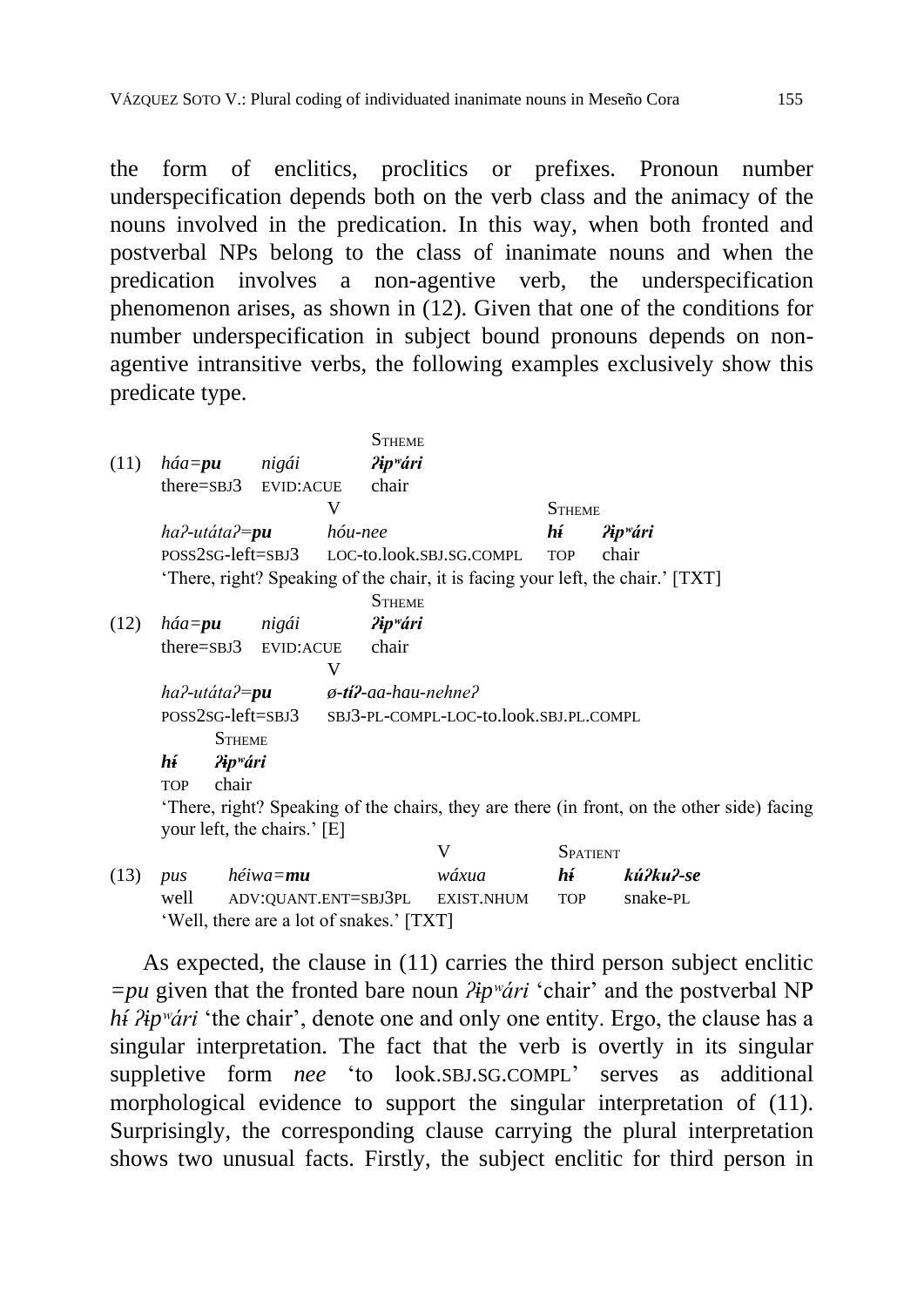(12) is still  $=pu$ , instead of the subject enclitic for third person plural  $=mu$ , which clearly exists in the language, as shown in (13). Crucially,  $=mu$ occurs in this sentence because it refers to a plural animate NP denoting more than one distinct entity, such as *hí kúʔkuʔ-se* 'the snakes'. Further, this noun exhibits an overt plural morphological form through suffix marking. Hence the presence of  $=mu$  in (13) represents convincing evidence for claiming this bound pronominal form is specified for number, person and case, and as such refers to a subject third person plural. Conversely, third person bound subject pronouns are unspecified for number when they refer to individuated inanimate nouns occurring with non-agentive predicates, as can be concluded from  $(11)$  and  $(12)<sup>9</sup>$ . That is why  $=pu$  in both sentences is glossed exclusively as a subject third person "SBJ3" ignoring number values.

The second unexpected fact in (12) is that the fronted bare noun *ʔipʷári* 'chair' and the postverbal NP, *hí ʔipʷári* 'the chair', exhibit the same morphological form in singular and plural uses, where, crucially, no morphology is added to the bare noun for expressing the plural value. The absence of plural morphology on the noun itself is a defining feature of number-neutral languages according to Chierchia's count/mass typology (1998a, 1998b). Another feature of these languages are bare nouns placed in argument position (subject or object) because they do not carry a definiteness marker, case or number inflection. As I have argued in this section, MEC presents all the listed defining properties of the numberneutral language category in Chierchia's typology (including those mentioned above), mainly in SOV clauses, such as (1) and (8). Moreover, the lack of plural morphology remains in OSV (6), SVO (7), and VS (12) sentences too. The only additional marking attested in those latter sentences, although optional, is an overt topic marker which encodes the marked definiteness of the bare noun. Therefore, following Chierchia's count/mass typology, it is possible to claim that (6), (7), (8) and (12) show

<sup>1</sup> The distinctive number marking of third person bound subject pronouns arises when predication involves agentive verbs, even if the antecedents within the clause, or the fronted and postverbal NPs in the sentence express individuated inanimate nouns. Yet the outcomes of agency in MEC grammar constitute a huge topic which deserves an article in its own right and cannot be addressed in this paper.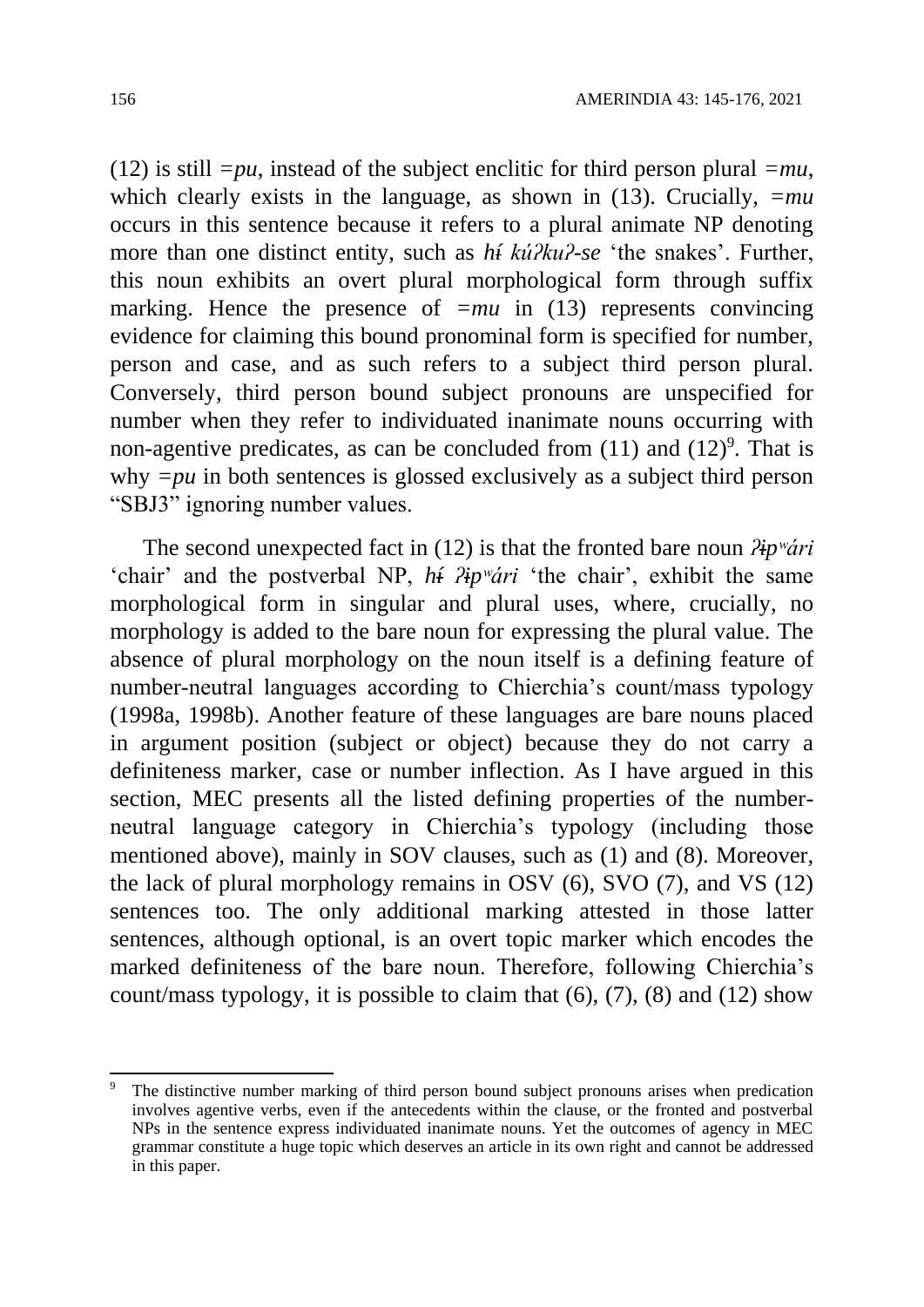the number-neutral system displayed by the individuated inanimate noun class in MEC.

Although, bare nouns and NPs are unmarked for number when denoting inanimate individuated nouns and despite third person subject pronouns being unspecified for the same feature when they refer to this noun type, the verb in (12) does indeed show number values exhibiting its suppletive plural form *nehneʔ* 'to.look.SBJ.PL.COMPL'. Accordingly, the predicate is the only constituent of the sentence portraying overt plural marking. In this respect, note how the occurrence of the prefix *tíʔ-* on the verb template in (12) expresses plural marking of individuated inanimate nouns. This is also the case in (6), (7), and (8), an issue which will receive extensive attention in § 5.

To conclude this section, it is worth emphasizing that evidence for arguing that SOV is the unmarked and basic word order in MEC comes from morphological criteria such as the obligatory anaphoric or cataphoric agreement of subject and object bound pronouns within the sentence and optional topic marking on bare nouns in SOV, OVS, VSO, and SVO sequence sentences<sup>10</sup>. As for individuated inanimate nouns, MEC is a number-neutral language according to Chierchia's count/mass typology (1998a, 1998b). For this reason, bare individuated inanimate nouns in MEC exhibit the same form in singular and plural uses and no morphology is added for expressing plural coding on the noun itself. The animacy constraint for conveying plural number values on nouns, together with the agency of the verb involved in the predication, have a peculiar reflex on the use of third person subject bound pronouns producing an underspecification phenomenon for those pronouns where three conditions are met: they have inanimate antecedents, the sentence exhibits fronted or

1

In Casad's (1984: 168) own terms the most neutral linear order in single simple sentences in Jesús María Cora is VSO. As I have discussed in note 7, I do not follow Casad's analysis on Jesús María Cora for many reasons. Firstly, because Jesús María Cora is a variant quite different from the MEC dialect studied in this article. Secondly, my data suggests different grammatical and pragmatic analysis for unmarked, canonical and basic word order in MEC. As I have argued the diagnostics of grammatical and anaphoric/cataphoric agreement point to an SOV word order pattern in this language variant. On the other hand, to support his analysis Casad does not offer any kind of criteria either morphological markedness, topic/focus discursive functions, or corpus-counting. Thus, it is difficult to evaluate the pros and cons of the two alternative analytic accounts.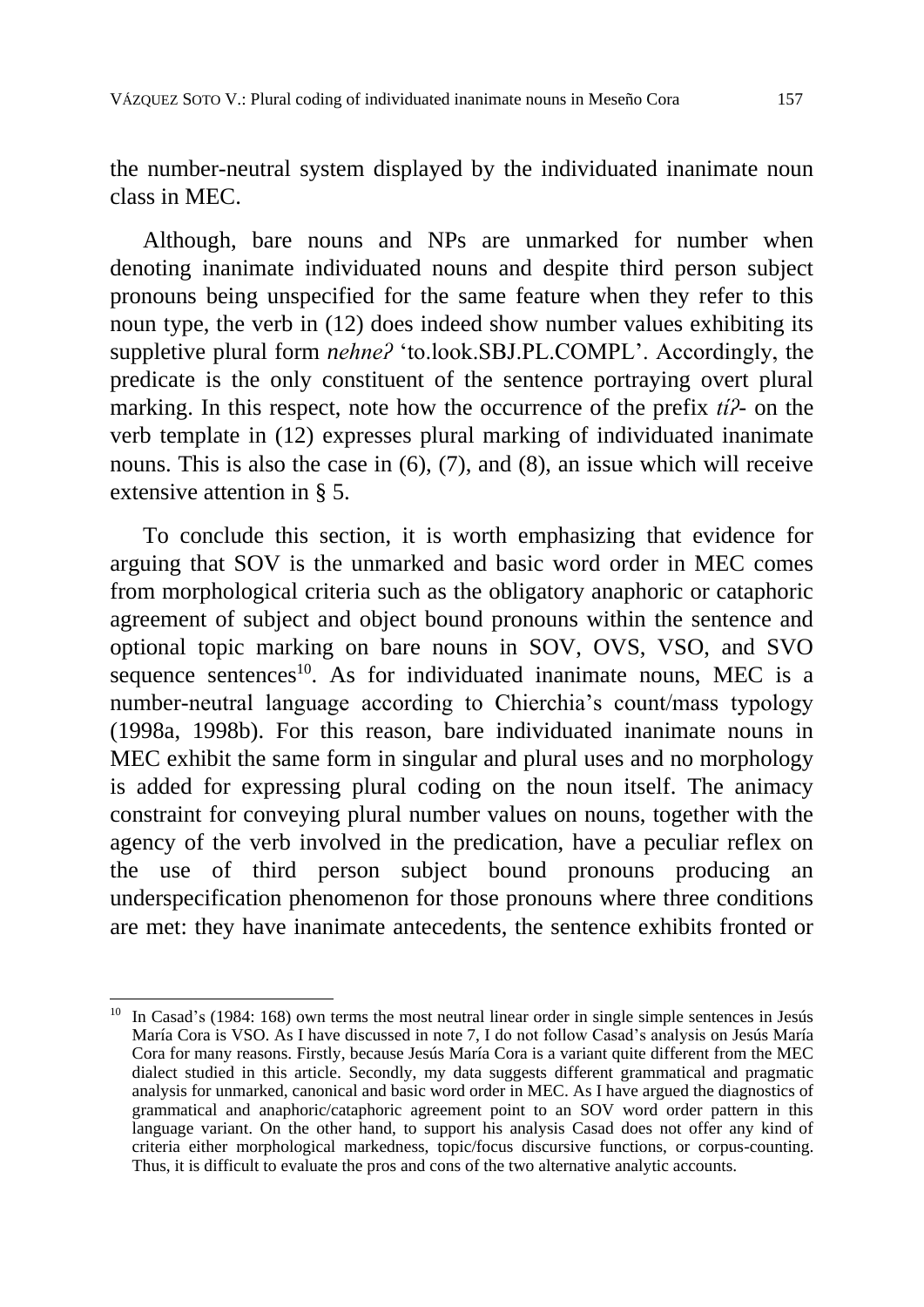postverbal inanimate NPs, and lastly, they occur in clauses involving nonagentive verbs.

#### **3.2. Alignment patterns**

MEC exhibits a nominative-accusative alignment in which S and A are treated alike, whereas O is treated differently (Dixon 1994). The coding property (Givón 2001: 175-177, Van Valin 2001: 33-34) for determining subject alignment is illustrated through the set of subject and object prefixes of the second singular person which have both anaphoric and cataphoric properties.

```
A of transitive verb
```
1

| (14)                                                |  |                          |                                               |  | héru kapú yéewi yée hí- <b>pe</b> -ra-k <sup>w</sup> a?-ni                           |  |  |  |  |  |
|-----------------------------------------------------|--|--------------------------|-----------------------------------------------|--|--------------------------------------------------------------------------------------|--|--|--|--|--|
|                                                     |  |                          |                                               |  | but NEG EVID.EMPH EMPH NARR-SBJ2SG-OBJ3SG-to.eat-IRR                                 |  |  |  |  |  |
|                                                     |  |                          |                                               |  |                                                                                      |  |  |  |  |  |
|                                                     |  |                          | pórke kú?ku?=pu yéewi                         |  |                                                                                      |  |  |  |  |  |
|                                                     |  |                          | because snake=SBJ3SG EVID.EMPH                |  |                                                                                      |  |  |  |  |  |
|                                                     |  | $m^{\omega}$ a-te-kí?-mi |                                               |  |                                                                                      |  |  |  |  |  |
| OBJ2SG-ENTIRE.ASP.SG-to.swallow.something.alive-CAP |  |                          |                                               |  |                                                                                      |  |  |  |  |  |
|                                                     |  |                          |                                               |  | 'But don't go eating him because a snake can swallow you whole.' [TXT]               |  |  |  |  |  |
| <i>S</i> of intransitive verb                       |  |                          |                                               |  |                                                                                      |  |  |  |  |  |
| $(15)$ pe-pá $\lambda$ u-xa-ra $\lambda$            |  |                          |                                               |  |                                                                                      |  |  |  |  |  |
|                                                     |  |                          | SBJ2SG-to.be.red-PC.INH.SG-PC.INH.SG          |  |                                                                                      |  |  |  |  |  |
|                                                     |  | 'You are red.' [TXT]     |                                               |  |                                                                                      |  |  |  |  |  |
| O of transitive verb                                |  |                          |                                               |  |                                                                                      |  |  |  |  |  |
| (16)                                                |  |                          | Mmm, ka=nu=wí <b>m<sup>w</sup>a</b> -cóstiado |  |                                                                                      |  |  |  |  |  |
|                                                     |  |                          | EXP NEG=SBJ1SG=EMPH OBJ2SG-to.suit            |  |                                                                                      |  |  |  |  |  |
|                                                     |  | kási? pih nená           |                                               |  | wí ri?-wáchi!                                                                        |  |  |  |  |  |
|                                                     |  |                          |                                               |  | Look ADV EMPH.SBJ1SG EMPH PA-to.be.skinny                                            |  |  |  |  |  |
|                                                     |  |                          |                                               |  | 'Mmm, I won't suit you. Look how super skinny I am! (Vázquez 2002: 28) <sup>11</sup> |  |  |  |  |  |

Examples in (14) and (15) show the second person singular subject for transitive and intransitive verbs sharing the same pronoun marking by means of the *pe-* prefix, while objects of transitive verbs take a different pronoun for the same person and number which distinctively corresponds to *mʷa-*, as shown in (16). This coding property reveals that MEC can be classified as a nominative-accusative language.

<sup>&</sup>lt;sup>11</sup> Many of the examples extracted from MEC texts published by me have a slightly modified practical orthography, morpheme segmentation or assignment of glosses. On the other hand, published text material addressed to non-linguistic audiences is used in this article with interlinear glossing.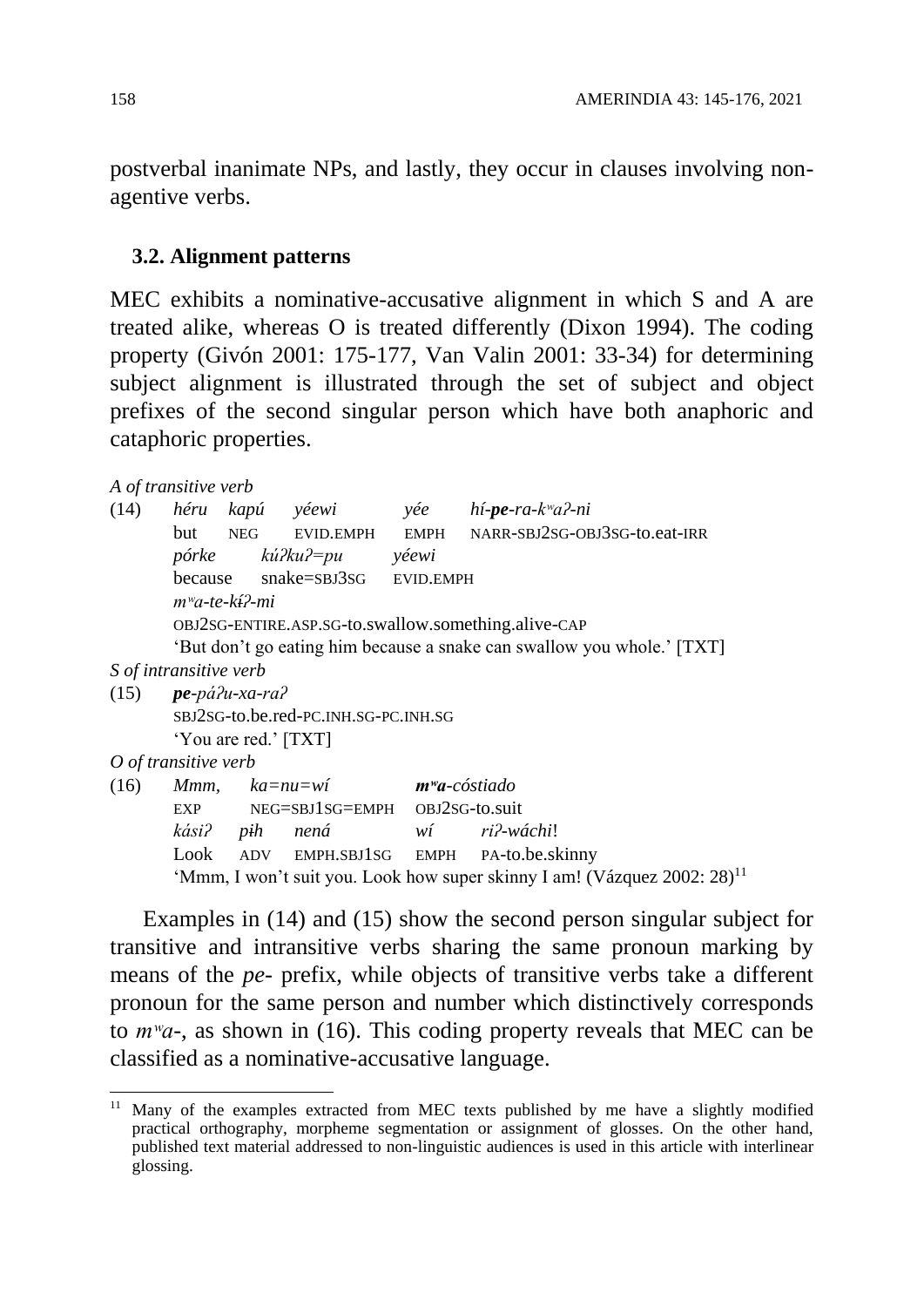Concerning object alignment, MEC presents a mixed object pattern. On the one hand, this language exhibits the secundative pattern in the Malchukov *et al.* (2010: 5) framework, where R and P share properties different from those of T. This object alignment which corresponds to the primary object alignment in Dryer's (1986) terms is convincingly showcased in MEC through the coding property previously applied to elucidate the nominative-accusative pattern. The object anaphoric/ cataphoric prefixes prove that the *ra-* prefix of the third person singular belongs into the same group as the object marking patients of monotransitive verbs and the recipients of ditransitive verbs P=R.

*P of monotransitive verbs*

| (17) | $nu$ <i>P</i> - $ri$                                                                 |                                       | ne-ra-aa-hé?ika |                                   |                                     |    | kú?ku?             |            |  |
|------|--------------------------------------------------------------------------------------|---------------------------------------|-----------------|-----------------------------------|-------------------------------------|----|--------------------|------------|--|
|      | SUBJ1SG.ASP-already                                                                  |                                       |                 | SBJ1SG-OBJ3SG-CMPL-to.kill.OBJ.SG | snake                               |    |                    |            |  |
|      | 'I killed her already, the snake.' (Vázquez <i>et al.</i> 2009: 198)                 |                                       |                 |                                   |                                     |    |                    |            |  |
|      | R of ditransitive verbs                                                              |                                       |                 |                                   |                                     |    |                    |            |  |
| (18) | $me$ -ti=ihtá                                                                        | nu                                    | mi              | me?ín                             | $r\acute{a}$ -aa-wabii-ri?          |    |                    | $tin=$     |  |
|      | SBJ3PL-COMP=CONJ EVID                                                                |                                       | <b>EMPH</b>     | <b>DEM</b>                        | OBJ3SG-CMPL-ask-APPL                |    |                    | $REPORT =$ |  |
|      | 'They say that when they asked him to' (Vázquez <i>et al.</i> 2009: 206)             |                                       |                 |                                   |                                     |    |                    |            |  |
|      | T of ditransitive verbs                                                              |                                       |                 |                                   |                                     |    |                    |            |  |
| (19) | $Norberto = pu$                                                                      | <b>m<sup>w</sup>a</b> -tá?ixa-te?-sin |                 |                                   |                                     | hí | $Pip^{\omega}$ ári |            |  |
|      | Norberto=SBJ3SG                                                                      |                                       |                 |                                   | OBJ2SG-to.explain.APPL-APPL-IRR TOP |    | chair              |            |  |
|      | 'Norberto will explain to you (again), the chair (the same object that you both have |                                       |                 |                                   |                                     |    |                    |            |  |
|      | been talking about).' [TXT]                                                          |                                       |                 |                                   |                                     |    |                    |            |  |

Importantly, the theme argument of a ditransitive verb, expressed explicitly by a postverbal NP in (19) does not have access to cataphoric pronoun marking through the *ra-* prefix on the predicate. In this case, the theme is formulated by an individuated inanimate singular NP, *hí ʔipʷári* 'the chair', which definitely may receive pronoun marking via the *ra*prefix as explained in § 3.1. The fact that the themes of ditransitive verbs are not explicitly coded by anaphoric/cataphoric pronouns represents convincing evidence for claiming that object marking is exclusively available for beneficiary/recipient arguments in this verb class. The encoding of the recipient by an anaphoric/cataphoric object prefix like *m<sup>w</sup>a*- in (19) represents proof for the secundative object alignment in MEC.

MEC also exhibits an indirective object alignment (Malchukov *et al.* 2010: 11-12). Passives in this language represent a reliable behavioral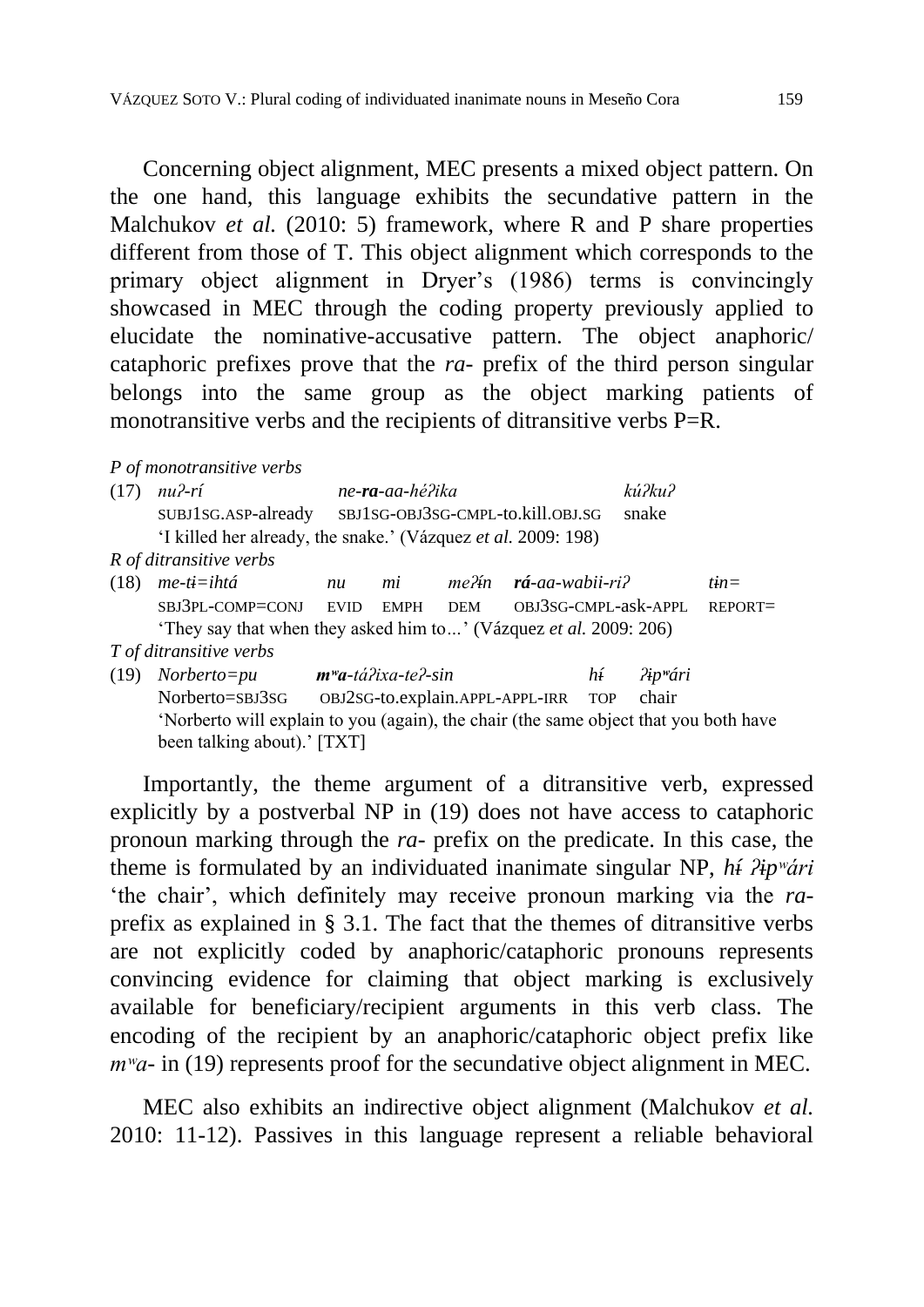property (Givón 2001: 178) for determining that patients of monotransitive verbs and themes of ditransitive verbs are treated alike when promoted to subjects, while recipients, instead, have no access to passive promotion operations. Thus, what defines this alignment pattern is the contrast between  $P=T\neq R$ .

|  | Active monotransitive clause          |                                                   |                                                               |                   |                   |
|--|---------------------------------------|---------------------------------------------------|---------------------------------------------------------------|-------------------|-------------------|
|  |                                       |                                                   | (20) <b>úuka</b> tuíxu-te=mu wá-nanai                         |                   |                   |
|  |                                       |                                                   | women pig-PL=SBJ3PL CMPL-to.buy.CMPL                          |                   |                   |
|  |                                       | 'The women bought pigs.' [E]                      |                                                               |                   |                   |
|  |                                       |                                                   | P is promoted to subject through passive operation            |                   |                   |
|  |                                       |                                                   | $(21)$ <b><i>i tuíxu-te me-aa-nanái-wa-ka?</i></b>            |                   |                   |
|  |                                       |                                                   | TOP pig-PL SBJ3PL-CMPL-to.buy.CMPL-PASS-PST                   |                   |                   |
|  |                                       |                                                   | 'Speaking of the pigs, they were bought.' [E]                 |                   |                   |
|  | Active ditransitive clause            |                                                   |                                                               |                   |                   |
|  | $(22)$ ne-m <sup>w</sup> a-áa-tui-ri? |                                                   |                                                               |                   | <i>i</i> tuíxu-te |
|  |                                       |                                                   | SBJ1SG-OBJ2SG-CMPL-to.sell.APPL-APPL TOP pig-PL               |                   |                   |
|  |                                       |                                                   | 'Speaking of the pigs, I sold (them) to you.' [E]             |                   |                   |
|  |                                       |                                                   | T is promoted to subject through passive operation            |                   |                   |
|  |                                       | $(23)$ <b><i>i</i> tuíxu-te me-</b> áa-tui-wa-ka? |                                                               |                   |                   |
|  |                                       |                                                   | TOP pig-PL SBJ3PL-CMPL-to.sell.APPL-PASS-PST                  |                   |                   |
|  |                                       |                                                   | 'Speaking of the pigs, they were sold.' [E]                   |                   |                   |
|  |                                       |                                                   | Ungrammaticality of $R$ when undergoing the passive operation |                   |                   |
|  | $(24)$ *pe-aa-tui-wa-ka?              |                                                   |                                                               | <i>i</i> tuíxu-te |                   |
|  |                                       |                                                   | SBJ2SG-CMPL-to.sell.APPL-PASS-PST TOP pig-PL                  |                   |                   |
|  |                                       |                                                   | Intended meaning: 'You were sold the pigs.' [E]               |                   |                   |
|  |                                       |                                                   |                                                               |                   |                   |

In this way the corresponding passive construction in (21) formed through the *-wa* suffix promotes the patient NP to subject. This promotion is convincingly assessed by the subject prefix *me-* which agrees in person and number with the promoted subject NP. Unfortunately, demoted subjects in MEC are always omitted in passive clauses, so we cannot validate the formal demotion of subjects occurring in passive forms.

On the contrary, recipient arguments of ditransitive constructions when undergoing passive operations through *-wa* suffixing cannot be promoted to subjects. The resulting clause following the attachment of the passive suffix generates an interpretation of the theme promoted to subject (23). The reading of the recipient as subject of the clause is entirely incompatible with the passive form of the verb, as shown by (24). Thus, the themes of ditransitive constructions accept straightforwardly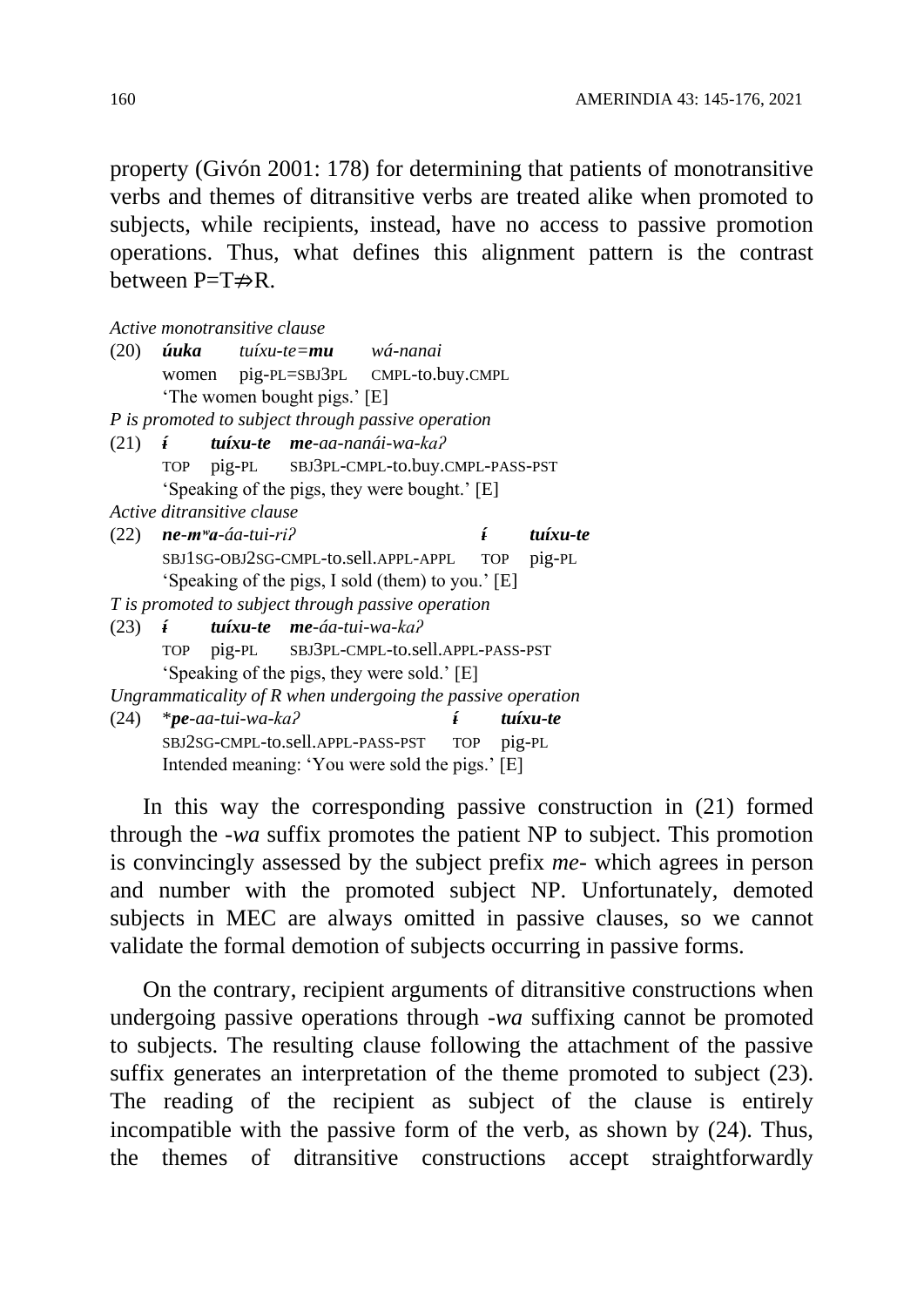promotional passives by means of *-wa* suffixing as is the case for the patient arguments of monotransitive clauses. Accordingly, passives in MEC reveal that the P of monotransitive verbs and the T of ditransitive constructions behave alike, whereas R arguments behave differently rejecting subject promotion through passive implementation.

## **4. Quick overview of MEC nominal number coding**

Since section § 3.1, I have been assuming the definition of singular versus plural number put forth by Corbett (2000). I have also followed Corbett (2000: 66-67) when looking at morphological criteria, such as the occurrence of additional marking within the noun itself, to determine the formal expression of singular versus plural number values in MEC. According to these criteria, the singular in this language is zero-marked and represents the unmarked value in most noun types, except for a few exceptions in which singular versus plural values are flagged by suppletion. Considering the morphological strategies for expressing plural number, MEC displays three types of number systems.

Firstly, the primary singular-plural distinction (Corbett 2000: 20) obligatory for nouns designating kin terms and human beings marked by the *-mʷaʔ* suffix in the former class and expressed by suppletion in the latter class, shown in (25) and (26) respectively.

(25) *s-ahtá mʷée hí ni-yáuh-mʷaʔ hí úuka* SBJ2PL-CONJ SBJ2PL TOP POSS1SG-child-PL TOP women 'And you, speaking of my children, the women.' [TXT] (26) *hí íiraʔbe nikái* TOP wolf EVID:ACUE *iítaʔ=pu wa-náwa* woman=SUBJ3SG CMPL-to.steal 'Speaking of the wolf, right? He stole a woman.' [TXT]

Secondly, MEC also exhibits the more widespread typological system of general number consisting of a general/singular versus plural distinction (Corbett 2000: 10-13). This system is observed in the noun type of human and non-human animate nouns that codes the plural through a profuse set of ten different suffixes, *-te, -si, -tsi, -riʔ, -se, -h, -tse, -ki, -xi,* and *-i*.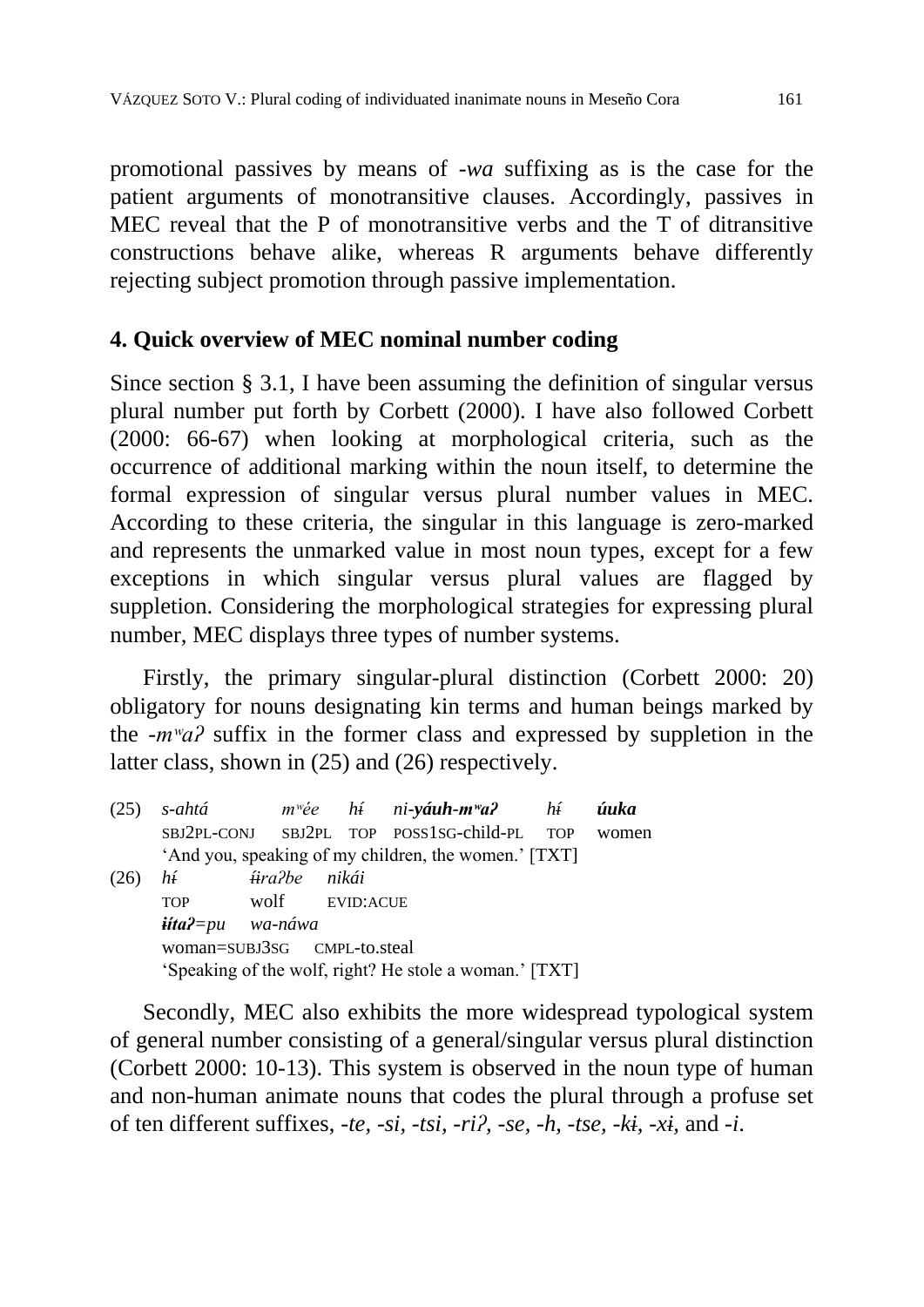| (27) | $\boldsymbol{k} \boldsymbol{u}$ ? $\boldsymbol{k} \boldsymbol{u}$ ? $=$ pu | wa-hé?ika            |          |                   |    |                                                                                         |  |  |  |  |
|------|----------------------------------------------------------------------------|----------------------|----------|-------------------|----|-----------------------------------------------------------------------------------------|--|--|--|--|
|      | snake=SBJ3SG                                                               | CMPL-to.kill.OBJ.SG  |          |                   |    |                                                                                         |  |  |  |  |
|      | '(The boy) He killed a snake.' (Vázquez et al. 2009: 205)                  |                      |          |                   |    |                                                                                         |  |  |  |  |
| (28) | héiwa=mu<br>pus                                                            |                      |          | wáxua             | hí | kú?ku?-se                                                                               |  |  |  |  |
|      | well ADV:QUANT.ENT=SBJ3PL                                                  |                      |          | <b>EXIST.NHUM</b> |    | TOP snake-PL                                                                            |  |  |  |  |
|      | 'Well, there are a lot of snakes.' [TXT]                                   |                      |          |                   |    |                                                                                         |  |  |  |  |
| (29) | $\boldsymbol{t}$ uíxu=pu                                                   | u-ráh-bee            |          |                   |    |                                                                                         |  |  |  |  |
|      | pig=SUBJ3SG PV:CONT-PV:CONT.ASP.SG-to.be.standing.SG                       |                      |          |                   |    |                                                                                         |  |  |  |  |
|      | kúurah-ta?                                                                 |                      |          |                   |    |                                                                                         |  |  |  |  |
|      | farmyard-LOC:ÁREA                                                          |                      |          |                   |    |                                                                                         |  |  |  |  |
|      | 'The pig is inside the farmyard.' [E]                                      |                      |          |                   |    |                                                                                         |  |  |  |  |
| (30) | tuíxu mu?-rí<br>$hi-i^2-m'ii^2$                                            |                      |          |                   |    |                                                                                         |  |  |  |  |
|      | SBJ3PL.ASP-already NARR-PA-to.be.many<br>pig                               |                      |          |                   |    |                                                                                         |  |  |  |  |
|      | tuíxu héiwa                                                                |                      |          |                   |    |                                                                                         |  |  |  |  |
|      | pig<br>ADV:QUANT.ENT                                                       |                      |          |                   |    |                                                                                         |  |  |  |  |
|      | $m$ -i-ru $2$ -ra $2$ -úu                                                  |                      |          |                   |    |                                                                                         |  |  |  |  |
|      | SBJ3PL-NARR-PV:CONT.PL- PV:CONT.PL-to.be.standing.PL                       |                      |          |                   |    |                                                                                         |  |  |  |  |
|      | ñí?u<br>me-rí                                                              |                      |          |                   |    |                                                                                         |  |  |  |  |
|      | EVID SBJ3PL.ASP-already                                                    |                      |          |                   |    |                                                                                         |  |  |  |  |
|      | The pigs are already numerous, many pigs.                                  |                      |          |                   |    |                                                                                         |  |  |  |  |
|      | There are already many of them inside.' [TXT]                              |                      |          |                   |    |                                                                                         |  |  |  |  |
| (31) | ítehmi<br>$h$ í- $ku$                                                      |                      |          | $teh = n$ áayari  |    |                                                                                         |  |  |  |  |
|      | <b>OBJ1PL</b>                                                              | NARR-EVID:ADVR.CER.V |          | SBR.SBJ1PL=Cora   |    |                                                                                         |  |  |  |  |
|      | $teh = p$ ú-riki                                                           |                      |          |                   |    |                                                                                         |  |  |  |  |
|      | SBR.SBJ1PL=ASERT-COP.EXIST2                                                |                      |          |                   |    |                                                                                         |  |  |  |  |
|      | ayéin=pu ta-aa-t,áhtua                                                     |                      |          |                   |    |                                                                                         |  |  |  |  |
|      | so=SBJ3SG OBJ1PL-CMPL-to.leave                                             |                      |          |                   |    |                                                                                         |  |  |  |  |
|      | he?itá? hí?                                                                | $h\hat{i}$           | terréeno |                   |    |                                                                                         |  |  |  |  |
|      | half.of<br>DEM.NV                                                          | <b>TOP</b>           | land     |                   |    |                                                                                         |  |  |  |  |
|      |                                                                            |                      |          |                   |    | 'But as for us, as we are Cora, so he left us half of the land (we did see (God) do it, |  |  |  |  |
|      | though others didn't see it).' [TXT]                                       |                      |          |                   |    |                                                                                         |  |  |  |  |

In this respect, the general number system causes the animate noun *kúʔkuʔ* 'snake' in example (28) to show an overt plural marking through -*se* suffixing, while (30) and (31), despite conveying plural interpretations, lack plural suffix marking on the bare nouns. This would have been *-te*, if discursively adequate, both in the animate human noun *náayari* 'Cora' and the animate noun *tuíxu* 'pig'. The fact that plural marking on the noun itself is grammatically optional represents the defining property of a general number system. Nevertheless, Corbett (2000: 13-14) underlines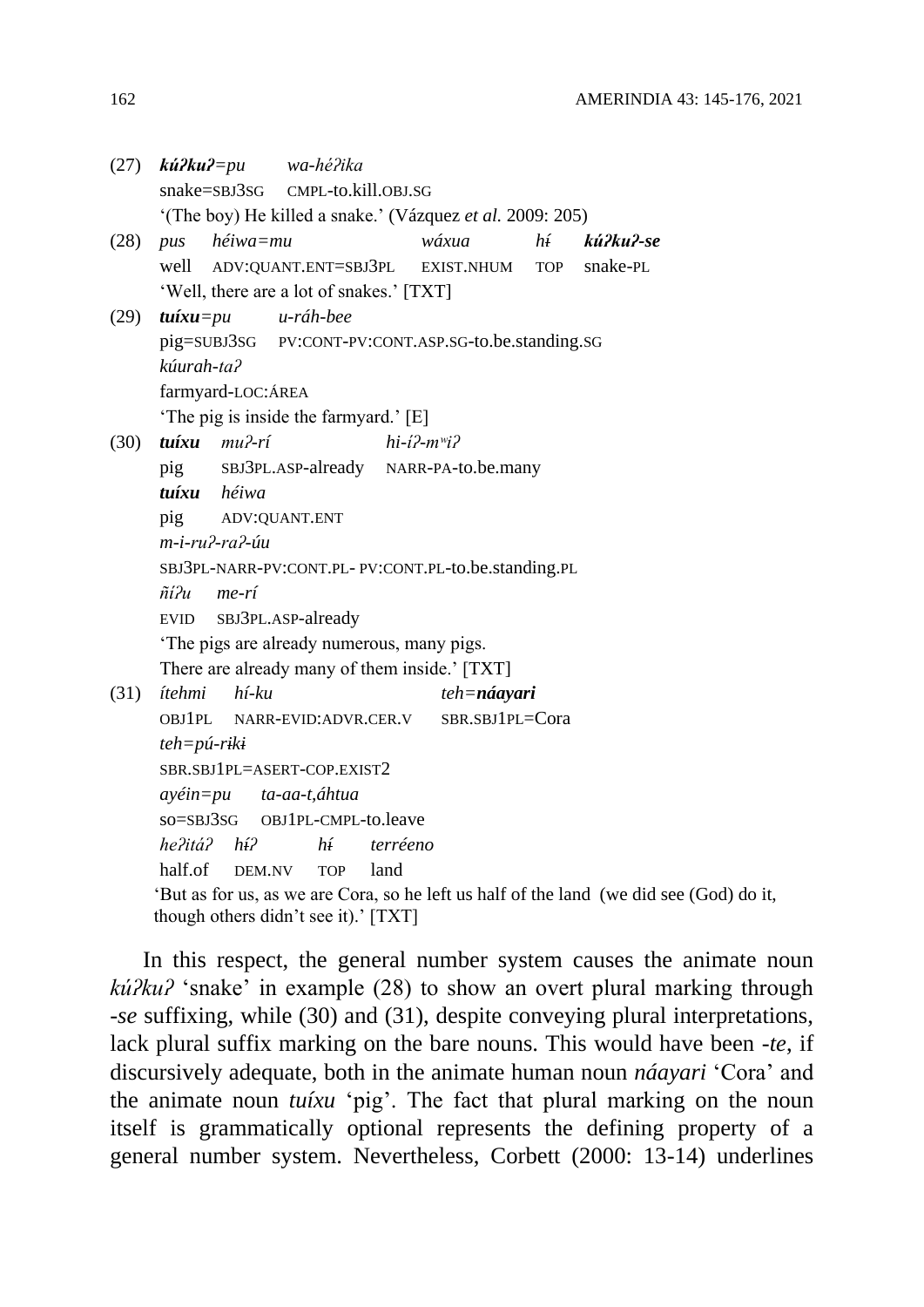that this language type does indeed express number obligatorily on certain discursive contexts. For instance, in the case of MEC all members belonging to the human and non-human animate nouns do show up obligatory number marking when occurring with a cardinal number modifier (Grimm 2018: 536). This morphosyntactic property also allows the individuated animate class in MEC to be classified as countable.

| (32) | kási?                                              | mé=mu |                | wéika                          | wáaki?-ri?                                                         |
|------|----------------------------------------------------|-------|----------------|--------------------------------|--------------------------------------------------------------------|
|      | EXP                                                |       | DEIC=SBJ3PL    | three                          | Tepehuano-PL                                                       |
|      | wa-tée-?uu                                         |       |                |                                |                                                                    |
|      | ACROSS-ENTIRE.ASP.PL-to.be.standing.PL             |       |                |                                |                                                                    |
|      |                                                    |       |                |                                | 'Look! Over there, three Tepehuanos are standing.' [TXT]           |
| (33) | $w \acute{e}$ ika $=$ mu                           |       |                |                                | $\boldsymbol{n}$ awá?-ri-te wá?-aa-k $\ddot{m}$ i                  |
|      |                                                    |       |                |                                | three=SBJ3PL to.thieve-NMLZ-PL OBJ3ANI.PL-CMPL-to.kill.OBJ.PL      |
|      | 'Three thieves killed them.' [E]                   |       |                |                                |                                                                    |
| (34) | ahtá                                               |       |                | ha?ímahná wá-k <sup>w</sup> ii |                                                                    |
|      | <b>CONJ</b>                                        |       |                |                                | OBJ3PL.EMPH COMPL-to.kill.OBJ.PL                                   |
|      | $wa2p$ <sup>w</sup> á-ka? hí m <sup>w</sup> axá-te |       |                |                                |                                                                    |
|      | two-PST TOP deer-PL                                |       |                |                                |                                                                    |
|      | hi-htá                                             |       | <i>iku</i> nu? |                                |                                                                    |
|      | NARR-CONJ NARR EVID.FIND                           |       |                |                                |                                                                    |
|      |                                                    |       |                |                                | 'And those he killed them. And they say they were two deer.' [TXT] |

Therefore, human and non-human animate nouns in MEC do indeed exhibit plural marking mandatorily when modified by cardinal numbers. This condition is quite strong, since it does not seem to obey any restrictions regarding the morphological structure of the noun involved. It applies to a deverbative noun like *nawáʔ-ri-te* 'thieves', or to bona fide monomorphemic nouns, such as *wáakiʔ-riʔ* 'Tepehúanos' and *mʷaxá-te* 'deer'. All of them take their corresponding suffix from the nominal class they belong to. Suffix selection is partially motivated by semantic class, though the data can attest for a lot of exceptions and opaque choices. One of the best-behaved semantic classes is represented by kin terms whose members always take the *-m<sup>w</sup>a*? suffix. On the other end of the semantic motivation scale, we find the blurred selections represented by nouns including insects, domestic animals and endonyms, among many others. Generally, they take the most neutral and productive suffixes, *-te* and *-se*<sup>12</sup> .

1

 $12$  The copious number of suffixes in Jesús María Cora has been analyzed by Parra (2015) as an exponent of a classificatory system. However, in the present work, the related set of suffixes in MEC is analyzed instead as a nominal class system slightly motivated by semantic features. For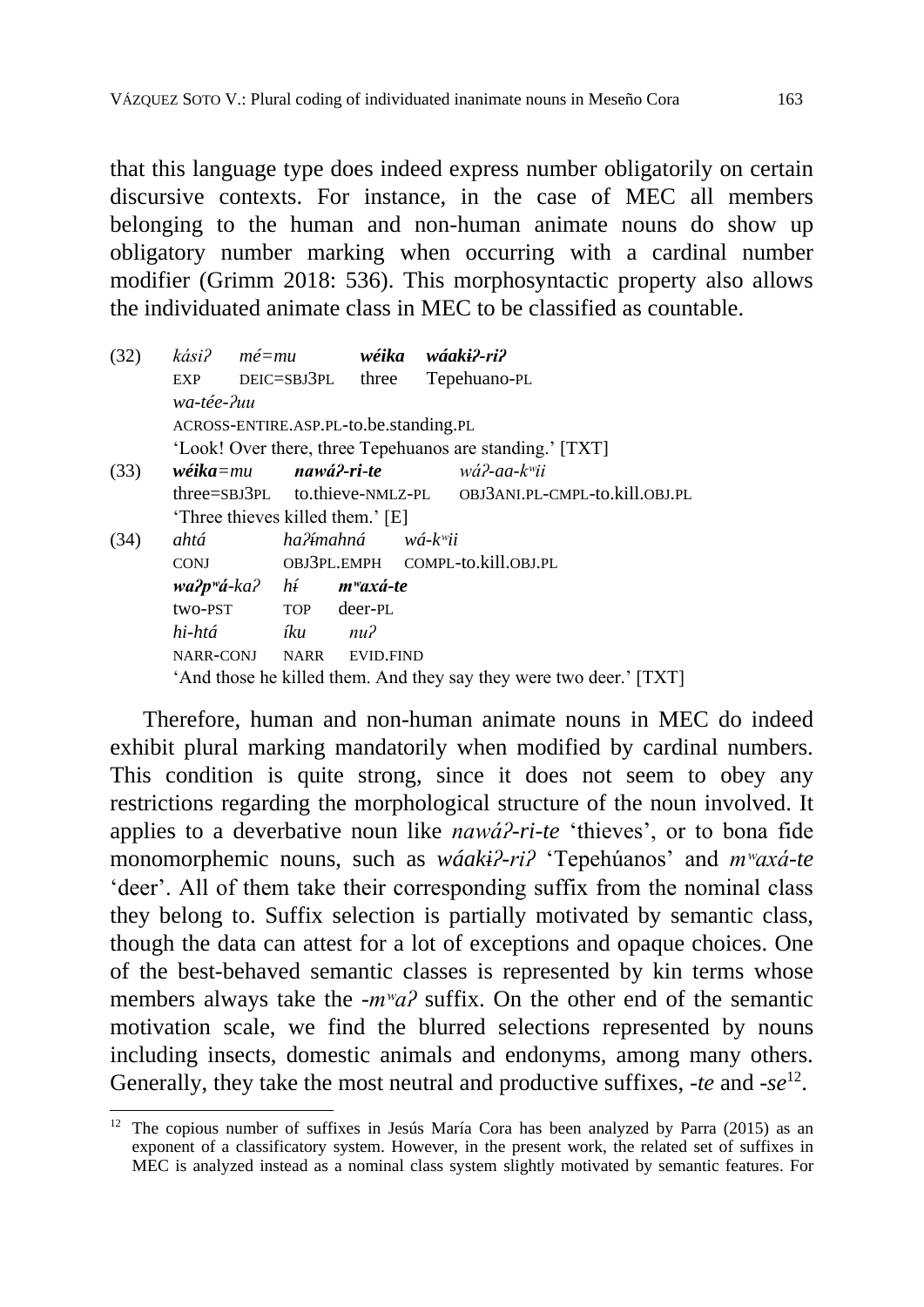Thirdly, MEC features the number-neutral language category in Chierchia's count/mass typology (1998a, 1998b) in the noun type of individuated inanimate nouns. What defines this number category is that bare individuated inanimate nouns or NPs containing this type of nouns exhibit the same form in singular and plural uses and no morphology is added for expressing plural coding on the noun itself. Examples showing the number-neutral language category have been previously discussed within this paper in  $(6)$ ,  $(7)$ ,  $(8)$  and  $(12)$ . A novel couple of examples figure in (35) and (36) to remind the reader of this data.

|      | <b>STHEME</b>                                     |                                          |  |  |
|------|---------------------------------------------------|------------------------------------------|--|--|
| (35) | $\mathit{tak}$ <sup><i>wátsi</i>=pu</sup>         | hu-téh-ka                                |  |  |
|      | $ball = 3SG$                                      | PV:CONT-ENTIRE.ASP.SG-to.be.seated.SG    |  |  |
|      | 'The ball is in the corner.' [TXT]                |                                          |  |  |
|      | <b>STHEME</b>                                     |                                          |  |  |
| (36) | $\mathit{tak}$ <sup>w</sup> átsi=pu tí?-u-tée-tei |                                          |  |  |
|      | ball=3sG                                          | PL-PV:CONT-ENTIRE.ASP.PL-to.be.seated.PL |  |  |
|      | 'The balls are in the corner.' [TXT]              |                                          |  |  |

The bare noun in clause (35) denotes one and only one entity and has correspondingly both a singular interpretation and a singular unmarked form for the thematic subject *takʷátsi* 'ball'. Unusually, the corresponding clause which carries the plural interpretation in (36) shows the same morphological form for this thematic subject in singular and plural uses. The second noteworthy feature shown by clause (36) is the occurrence of the *tíʔ-* prefix on the verb template. In the next section, I claim that this prefix encodes plural marking of themes when they are expressed by individuated inanimate nouns. Formal evidence for a plural account of the *tíʔ-* prefix is provided by an agreement pattern obligatorily arising between the verb and the theme when the latter has a possessor. This agreement pattern is observed both in theme subjects and objects. Additional morphological evidence is also provided by suppletive verb stems driven

1

lack of space, the pros and cons of the two distinct analytic proposals are neither evaluated nor discussed in the present article. This is an issue deserving of an article in its own right. Yet Parra's research on Jesús María Cora is very valuable work defending the classificatory system analysis. It has the advantage of carefully examining almost a hundred lexical items belonging to the major noun lexical class in its variant of the language. It also has the merit of being based on first-hand data collected by the author himself through substantial field work.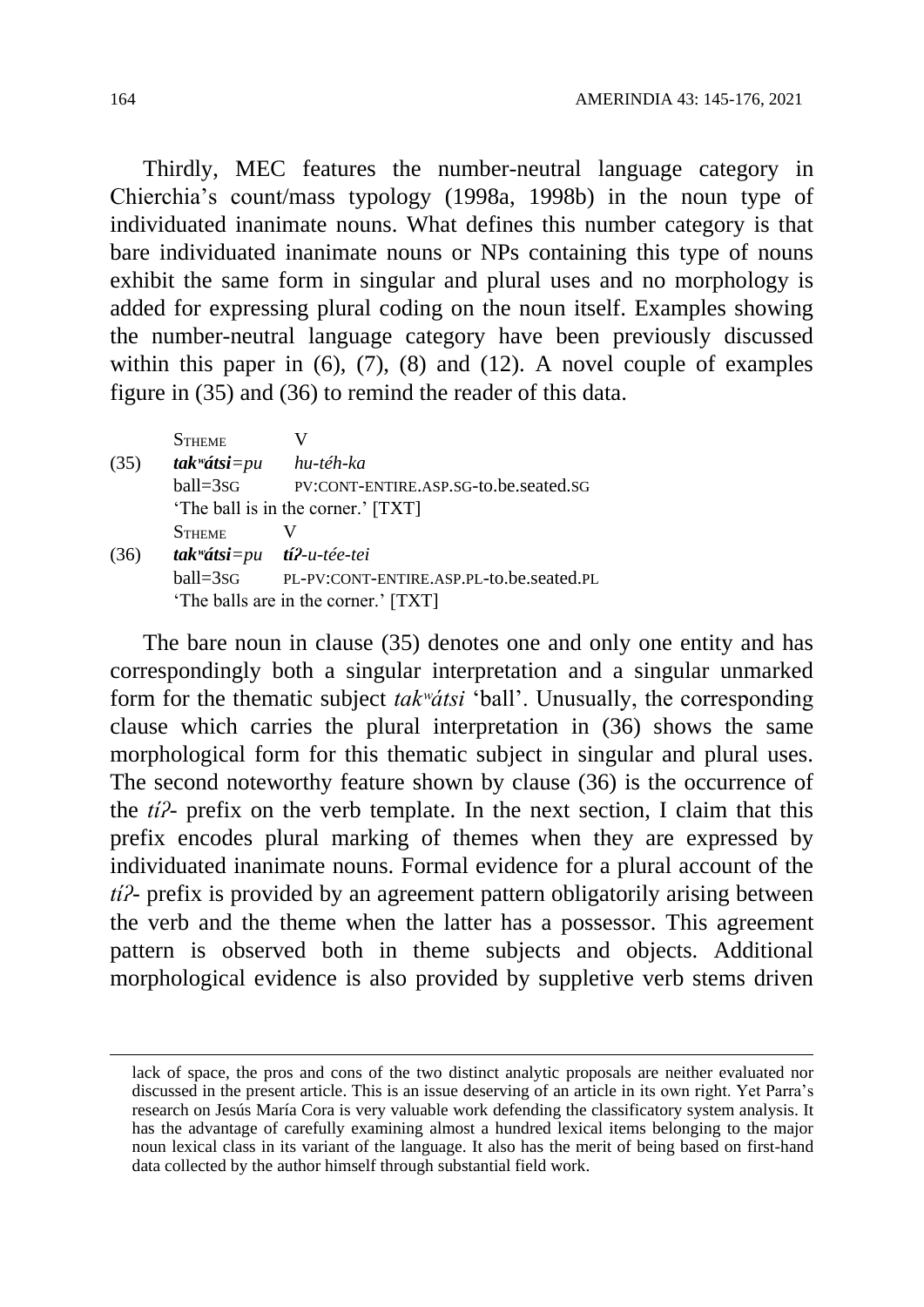by the number for core theme arguments, mostly when they bear the subject grammatical relation.

### **5. Individuated inanimate countable nouns in MEC**

In Grimm's (2018: 528) framework, the term 'entity' refers to some portion or element of the external world whereas 'individual' refers to a construal of an entity as an individual object. Departing from these two terms, the same author defines 'individuation' as the propensity for an entity to be construed as an independent individual. I will follow this notion of individuation to semantically classify nouns such as *siikíri*  'basket', *ʔipʷári* 'chair', and *takʷátsi* 'ball'. They, among many other nouns in MEC, show a propensity for being construed as individual objects. I will claim that the fact that those nouns are construed as individual objects makes them more suited to receiving plural number marking as predicted by Grimm's (2018) individuation scale and also by Haspelmath's (2005) implicational scale for number marking. I will further argue that this semantic class of individuated inanimate nouns is morphologically coded by the *tíʔ-* prefix in MEC.

Methodologically, this research emulates Grimm's (2018: 530) when selecting nouns the author terms 'natural concrete entities' (*dog*). Again, in accordance with Grimm (2018: 530), derived inanimate nouns as well as 'abstract entities' are excluded from this study, since they add another layer of complexity to number pattern research. Grouped body parts are also omitted because in MEC they offer a cumbersome scenario which deserves an article all to itself. Lastly, this research does not account for nouns denoting liquids or substances, such as *háh* 'water', *xúureʔ* 'blood', *mʷíʔra* 'pus', granular aggregates like *séh* 'sand' and *unáh* 'salt', and collective aggregate nouns like *xúuxuʔ* 'flower', *xúʔraʔbe* 'star', and *xánaʔ* 'banana'<sup>13</sup>. The omission of the morphosyntactic patterns of all these noun semantic types impedes the present investigation from making a full assessment of prototypical noncountable nouns in MEC. Despite all these shortcomings, the noun class I cover allows for an approach to my article's main goal, which hinges on determining both the morphosyntactic

<sup>1</sup> All the terminology for designating these noun types is taken from Grimm (2018).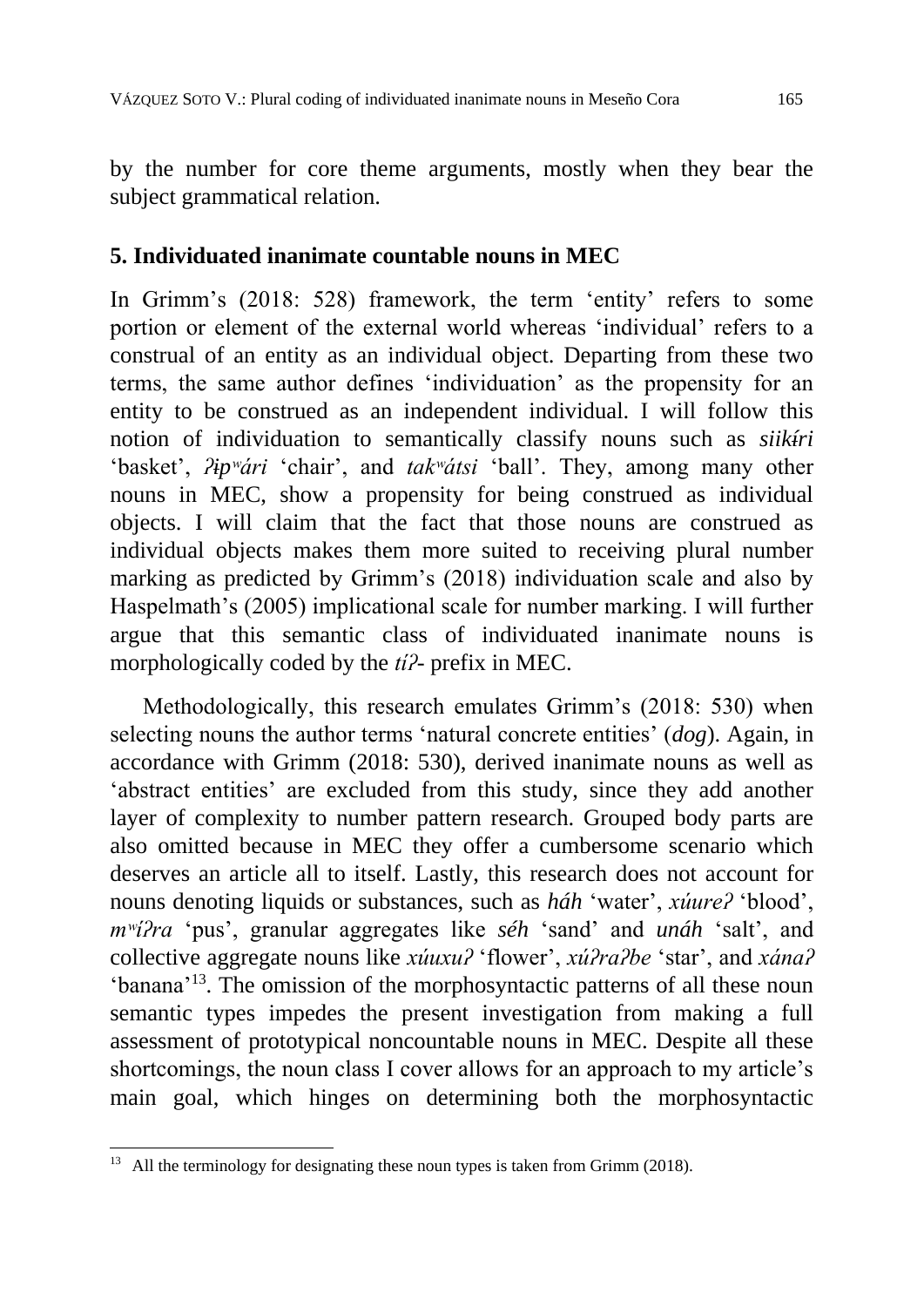behavior of *tíʔ-* prefixing in MEC and the semantic lexical class covered by this bound morpheme.

### **5.1. The plural marker of individuated inanimate countable nouns in MEC**

As has been discussed in the previous section, MEC displays singular/plural distinction in many types of animate nouns. In this respect, the singular value is zero-coded in this language. The only exception is the human noun type marked for singular by suppletion. Instead, the plural value is morphologically coded both by suppletion in human beings and also by a profuse set of suffixes which select different noun types varying by degree of semantic motivation. Nevertheless, inanimate bare nouns in MEC entirely lack plural marking on the noun itself, a typical behavior attributed to number-neutral languages. Yet it has also been suggested that, at least, the type of individuated inanimate nouns including *siikíri* 'basket', *ʔipʷári* 'chair', and *takʷátsi* 'ball' in this language does indeed express plural coding.

This section is entirely dedicated to offering three formal criteria to back up this claim. Even redundant and controversial, the first formal testimony is the obligatory occurrence of the *tíʔ-* prefix on the verb template. It codes plural number when individuated inanimate nouns are either subject or object themes within the clause. This proof may be considered a weak formal indicator in favor of nominal number marking, given that the *tíʔ-* attaching site is the verb and distributive meanings are prone to being marked on the verb in contrast to bona fide nominal plurals which are usually coded on nouns themselves. Still, the occurrence of this bound morpheme in the predicate will be used as a relevant criterion for nominal number marking. Happily, more robust tests support this analysis in MEC. One of the most critical diagnostics is that this language shows an agreement pattern between possessed nouns and the predicate, when themes have a possessor. The third relevant test in favor of the plural number proposal is found in suppletive verb stems driven by number. In this respect, suppletive verb stems show agreement between either subject singular or subject plural theme arguments and the predicate.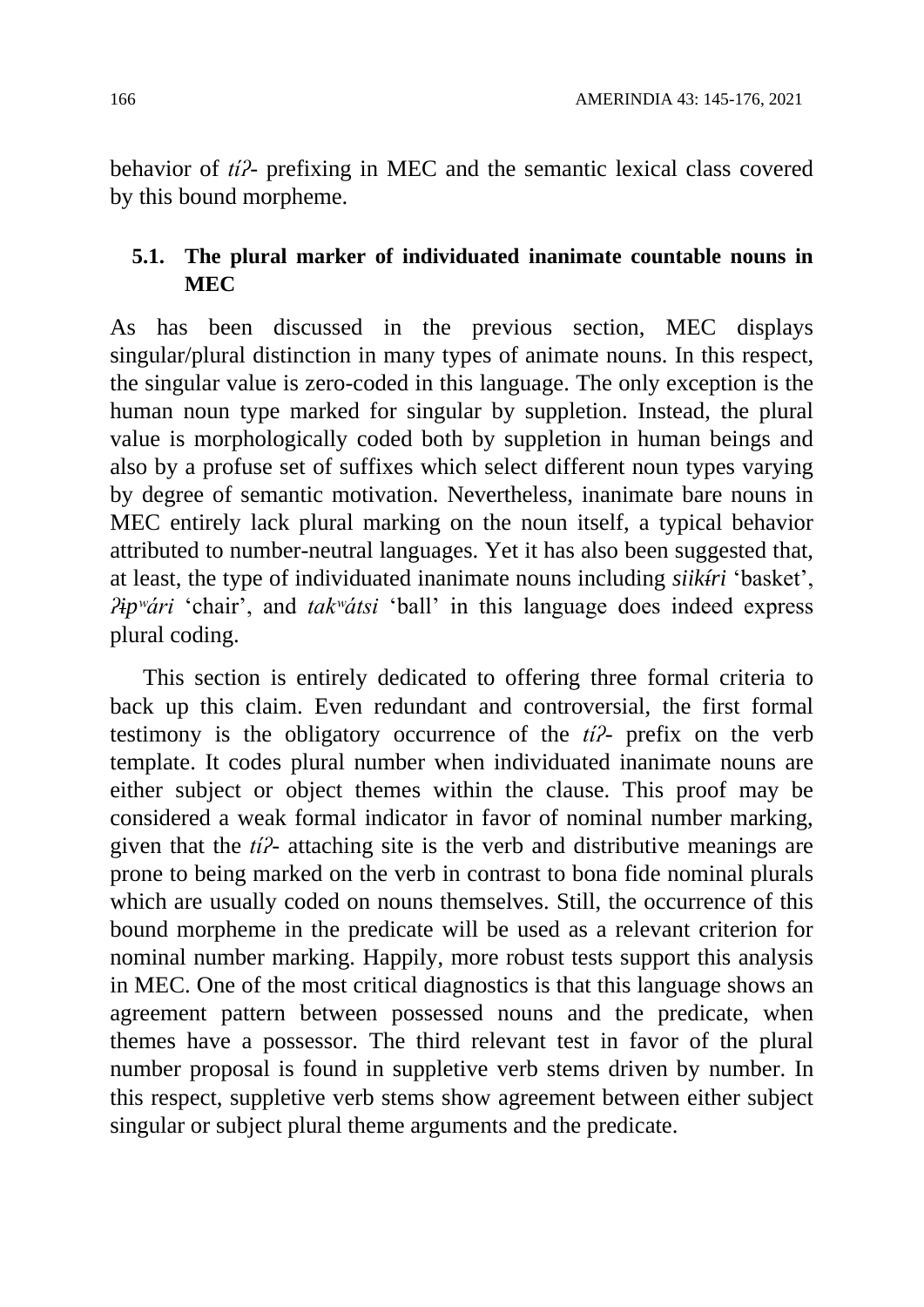#### **5.2. The obligatory occurrence of the** *tíʔ-* **prefix on the verb template**

While the *ti* $\ell$ - prefix does not occur on the noun itself, it does show up obligatorily in the predicate of the clause, when individuated inanimate nouns require a plural interpretation. Significantly, *tíʔ-* selects certain verb classes, mainly non-agentive intransitives with theme subjects and monotransitive and ditransitive verbs with theme objects (Malchukov *et al.* 2010). When occurring in those verb classes *tíʔ-* functions as a number marker quantifying over the nominal argument of the verb. The two examples relevant to the discussion are shown in (38) and (40).

|      | S                                              | ( )theme                                |                       |  |
|------|------------------------------------------------|-----------------------------------------|-----------------------|--|
| (37) | íita?                                          | $s$ <i>iku?=pu</i>                      | wá-nanai              |  |
|      | woman                                          | bottle.gourd=SBJ3SG CMPL-to.buy.CMPL    |                       |  |
|      | 'The woman bought a bottle gourd/guaje.' [E]   |                                         |                       |  |
|      | S                                              | OTHEME                                  |                       |  |
| (38) | íita?                                          | $s$ <i>iku?=pu</i>                      | t <b>í?</b> -aa-nanái |  |
|      | woman                                          | bottle.gourd=SBJ3SG PL-CMPL-to.buy.CMPL |                       |  |
|      | 'The woman bought bottle gourds/guajes.' [TXT] |                                         |                       |  |
|      | <b>OTHEME</b>                                  | V                                       |                       |  |
| (39) | itsí                                           | pe-ne-áa-tuii-ri?                       |                       |  |
|      | cane                                           | SBJ2SG-OBJ1SG-CMPL-to.sell.APPL-APPL    |                       |  |
|      | 'You sold me the cane.' [E]                    |                                         |                       |  |
|      | OTHEME                                         | V                                       |                       |  |
| (40) | itsí                                           | pe-ti?-ne-áa-tuii-ri?                   |                       |  |
|      | cane                                           | SBJ2SG-PL-OBJ1SG-CMPL-to.sell.APPL-APPL |                       |  |
|      | 'You sold me the canes.' [TXT]                 |                                         |                       |  |
|      |                                                |                                         |                       |  |

In both examples *tíʔ-* quantifies over theme arguments, although in (38) its scope is the plural of the primary object of a monotransitive verb, whereas in (40) its scope corresponds to the plural of the secondary object of a derived ditransitive verb. For the sake of clarity, I appeal to Dryer's (1986) terms for primary object languages, although § 3.2 states that MEC is a mixed object language, as it shows both a secundative and indirective object alignment. It is worth noting that examples (38) and (40) would not support the plural interpretation at all if *tíʔ-* did not occur in the predicate. The obligatory nature of this prefix when producing plural interpretations represents a piece of evidence in favor of the number marking account of this morpheme.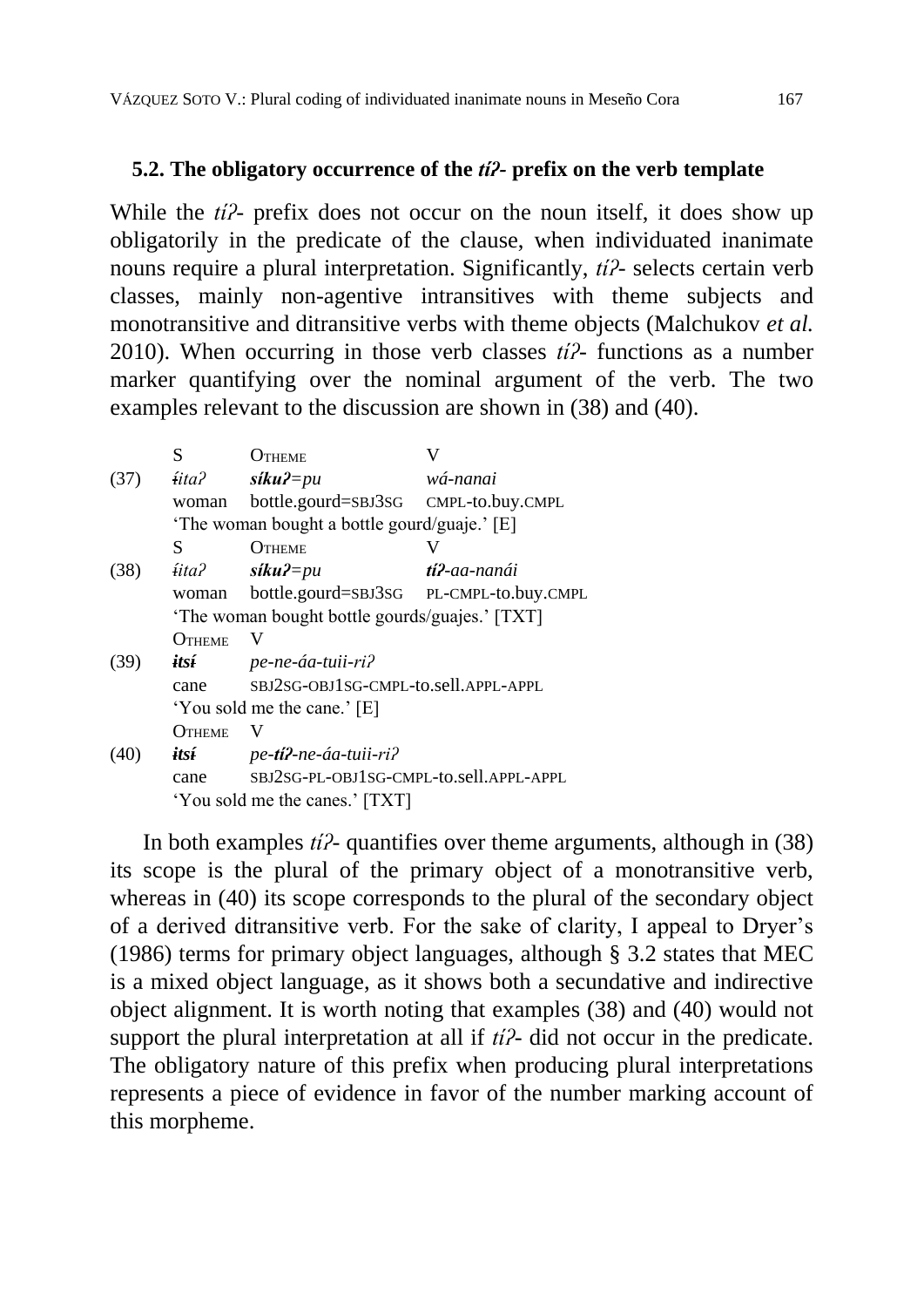There is very little evidence to support that *tíʔ-* conveys distributive meanings when referring to theme arguments of the individuated inanimate type. For instance, the application of a non-verbal stimulus like the B&C task proves that *tíʔ-* may have both distributive and plural interpretations. Through this task, I obtained sentence (42) where the suspended or flying *pelóota* 'ball' was portrayed in different pictures, thus in different places and locations, corresponding accordingly to a distributive meaning which marks the separation of entities over space (Corbett 2000: 111). Furthermore, such a description is also accurate in terms of true conditions. Note the corresponding pictures that sentence (42) is describing.



|      | V             |                                                                                      |                                                                |  |  |
|------|---------------|--------------------------------------------------------------------------------------|----------------------------------------------------------------|--|--|
| (41) | kixíe         | yée                                                                                  | ø-rá?ra?-na?                                                   |  |  |
|      | to.seem       | <b>EVID:FDIR</b>                                                                     | SBJ3-to.fly-to.seem                                            |  |  |
|      | <b>STHEME</b> |                                                                                      |                                                                |  |  |
|      | pelóota       | $y\acute{e}e=pu$                                                                     | wa-sé?iri                                                      |  |  |
|      | ball          | $EVID:FDIR = SBJ3$                                                                   | CMPL-to.look                                                   |  |  |
|      |               | 'The ball seems to be flying, that's what it looks like.' [E]                        |                                                                |  |  |
|      |               |                                                                                      |                                                                |  |  |
| (42) | kixíe         | yée                                                                                  | $\phi$ -ti?-ra?ra?-na                                          |  |  |
|      | to.seem       | <b>EVID:FDIR</b>                                                                     | SBJ3-PL-to.fly-to.seem                                         |  |  |
|      | <b>STHEME</b> |                                                                                      |                                                                |  |  |
|      | pelóota       | $y\acute{e}e=pu$                                                                     | wa-sé?iri                                                      |  |  |
|      | ball          | $EVID:FDIR = SBJ3$                                                                   | CMPL-to.look                                                   |  |  |
|      |               | The balls seem to be flying, that's what they look like (whether the balls appear in |                                                                |  |  |
|      |               |                                                                                      | the same picture, or each ball in a different picture).' [TXT] |  |  |

MEC native speakers were asked whether this sentence was appropriate in reference to the *pelóota* 'ball' when more than one entity of this type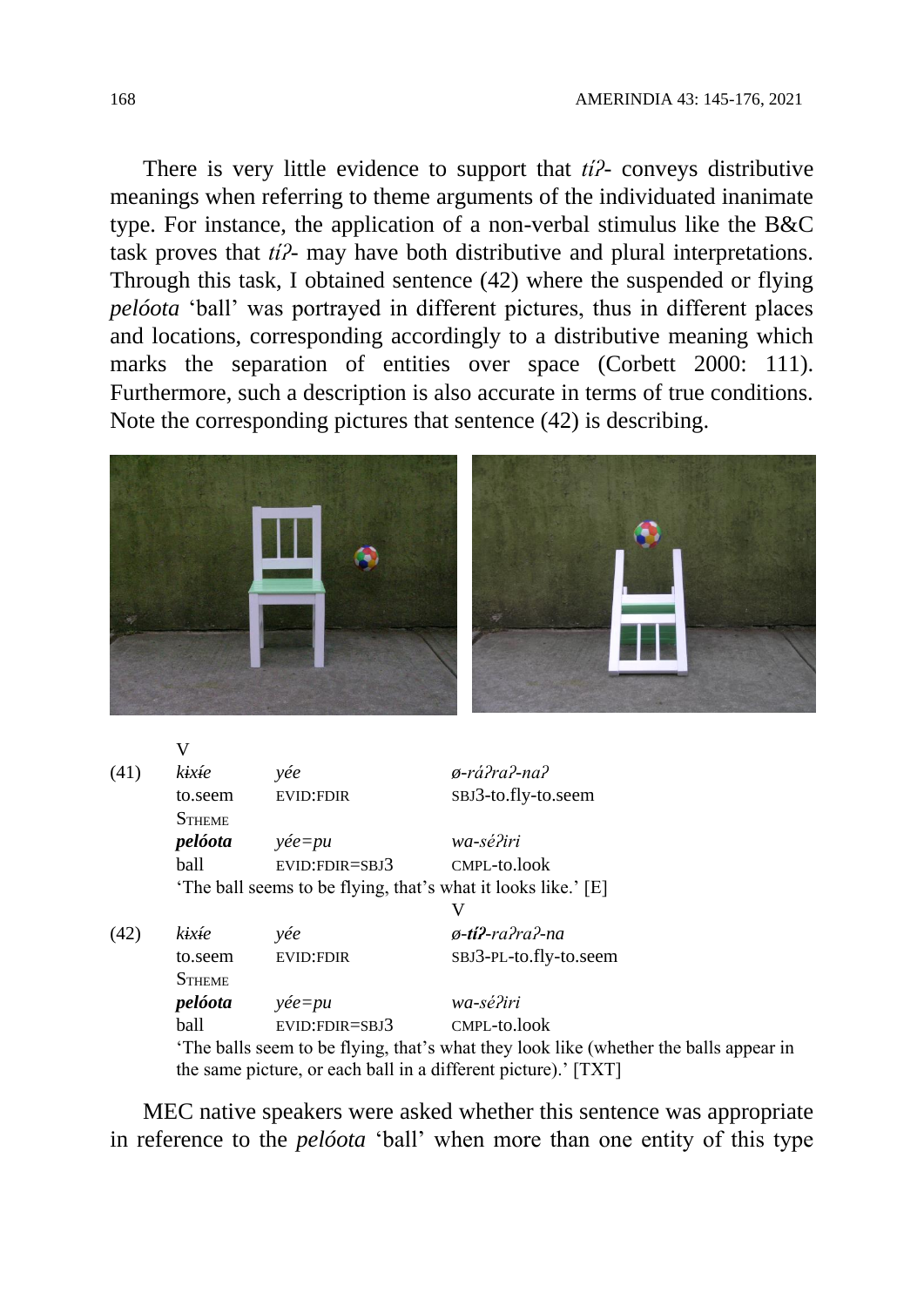appears within the same picture, even if this scenario does not correspond to true conditions, given that the B&C task portrays neither many balls nor many chairs in the same photograph. The speakers replied affirmatively that such an interpretation was correct and appropriate for that context. Thus, the less marked plural number interpretation is also valid for sentence (42). Concerning this example, it is possible for the distributive interpretation to be derived from a particularized conversational implicature understandably created within the context of the B&C task dialogue between two MEC native speakers. Yet the implicature has not achieved the stage of a conventional implicature and neither has it become a conventional sense encoded by the *tíʔ-* prefix (Levinson 1983: 166). While conversational implicatures play a major role in language change and semantic shifts, it is not possible to claim that the *tíʔ-* prefix has already achieved the category of a marker for both plural and distributive meanings in MEC. As expected, (42) shows number underspecification of the subject enclitic of the third person  $=pu$  driven both by the non-agentive character of the predicate and by the fact that this bound pronoun refers to an inanimate noun conveying plural interpretations, though not overtly coded by plural morphology. Surprisingly, the verb *ráʔraʔ* 'to fly' is classified by MEC grammar as non-agentive.

In conclusion, the *tíʔ-* prefix codes plural interpretations of theme arguments whether in subjects of non-agentive verbs (42), or objects of monotransitive and ditransitive verbs, (38) and (40) respectively. To achieve this meaning the *tíʔ-* prefix must be obligatorily attached to those verb classes. Crucially, this bound morpheme encodes plural meanings in semantic terms specifying multiple exemplars of the noun type or at least more than one. Distributive meanings associated with the *tíʔ-* prefix are attested in very few cases. Yet they are produced by particularized conversational implicatures. Therefore, the encoded meaning of the *tíʔ*prefix, according to MEC native speakers, corresponds to a regular plural indicating more than one entity or multiple entities.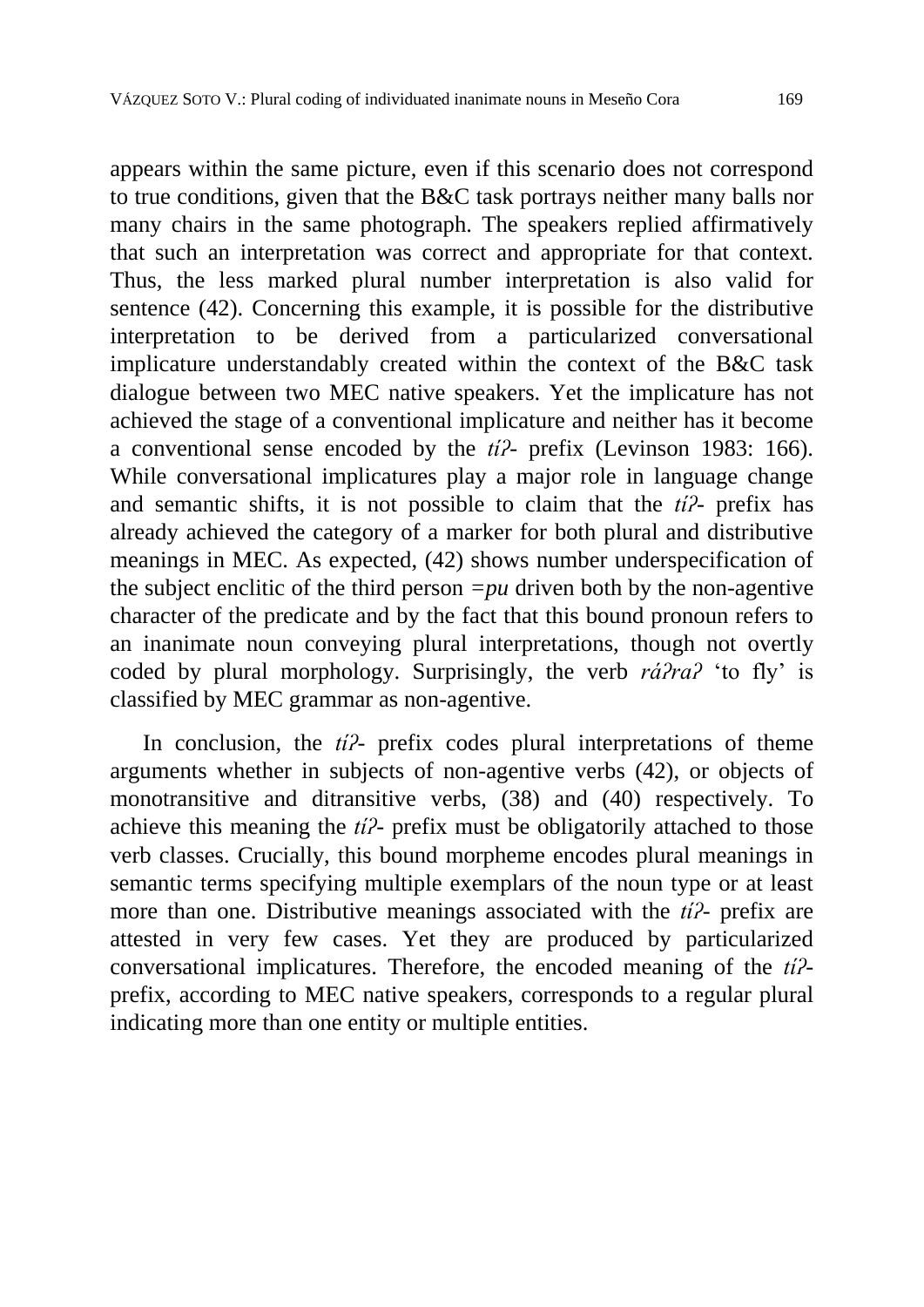### **5.3. Agreement pattern in MEC when themes have a possessor and evidence of suppletive verb stems driven by number of verb arguments**

Unlike bare nouns, possessive noun phrases do indeed exhibit the *tíʔ*prefix either when theme subjects of non-agentive intransitives, or theme objects of monotransitive and ditransitive verbs have a possessor. The distributional behavior of the *tíʔ-* prefix under these morphosyntactic conditions corroborates the absolutive-alignment pattern discussed before for bare nouns referring to theme arguments. As expected, in all these cases *tíʔ-* occurs obligatorily on the verb template coding plural number. Some relevant examples illustrating the conspicuous blending of nominal and verbal behavior featured by  $t^2$ - are shown in (43) and (44)<sup>14</sup>.

|      |                                                 | $O$ theme              |                 |  |
|------|-------------------------------------------------|------------------------|-----------------|--|
| (43) | ne-tí?-tahwa                                    | $t\hat{i}$ ?-ne-múuku? |                 |  |
|      | SBJ1SG-PL-to.make.PROG                          | PL-POSS1SG-hat         |                 |  |
|      | 'I am making my hats.' [E]                      |                        |                 |  |
|      | v                                               |                        | $O$ THEME       |  |
| (44) | $ne-t$ <b>i</b> $2$ -m <sup>w</sup> a-nanai-tse |                        | ti?-há?-itsi    |  |
|      | SBJ1SG-PL-OBJ2SG-to.buy.APPL.PERF-APPL.PROLEP   |                        | PL-POSS2SG-cane |  |
|      | 'I bought canes for you.' [E]                   |                        |                 |  |

Crucially, the obligatory occurrence of *tíʔ-* on both the possessive noun phrase and the verb suggests that syntactic agreement is involved in the plural marking of individuated inanimate nouns in MEC. In some cases, this morphosyntactic property is backed up by verb suppletion driven by nominal number. Furthermore, suppletive verb stems triggered by nominal number in MEC follow an absolutive-alignment pattern. This explains why intransitive verbs exhibit subject verb suppletion when the argument refers to more than one entity, either an agent, a patient, or a theme. In contrast,

<sup>1</sup> <sup>14</sup> The analysis of *ti* $\ell$ - as a prefix can be questionable because its attaching site is both the verb and the noun, a behavior typical of clitics which usually occur in different lexical classes (Bickel and Nichols 2007: 176). The nature of this bound morpheme as a proclitic could be acceptable when occurring in possessive noun phrases, but is completely erroneous when attached to the predicate. This is because *tíʔ-* shows a fixed slot on the verb template since it always occurs after the subject prefixes with anaphoric/cataphoric properties, such as in example (44). Prosodically, *tíʔ-* always carries the main stress of the noun or the predicate in such a way that those words switch their usual stress pattern when *ti*<sup>2</sup>- occurs either in the noun phrase or the predicate. The phonetic correlation of the stress shown by *tíʔ-* is always a high tone. Yet further research is needed to convincingly assess all the prosodic issues concerning this bound morpheme.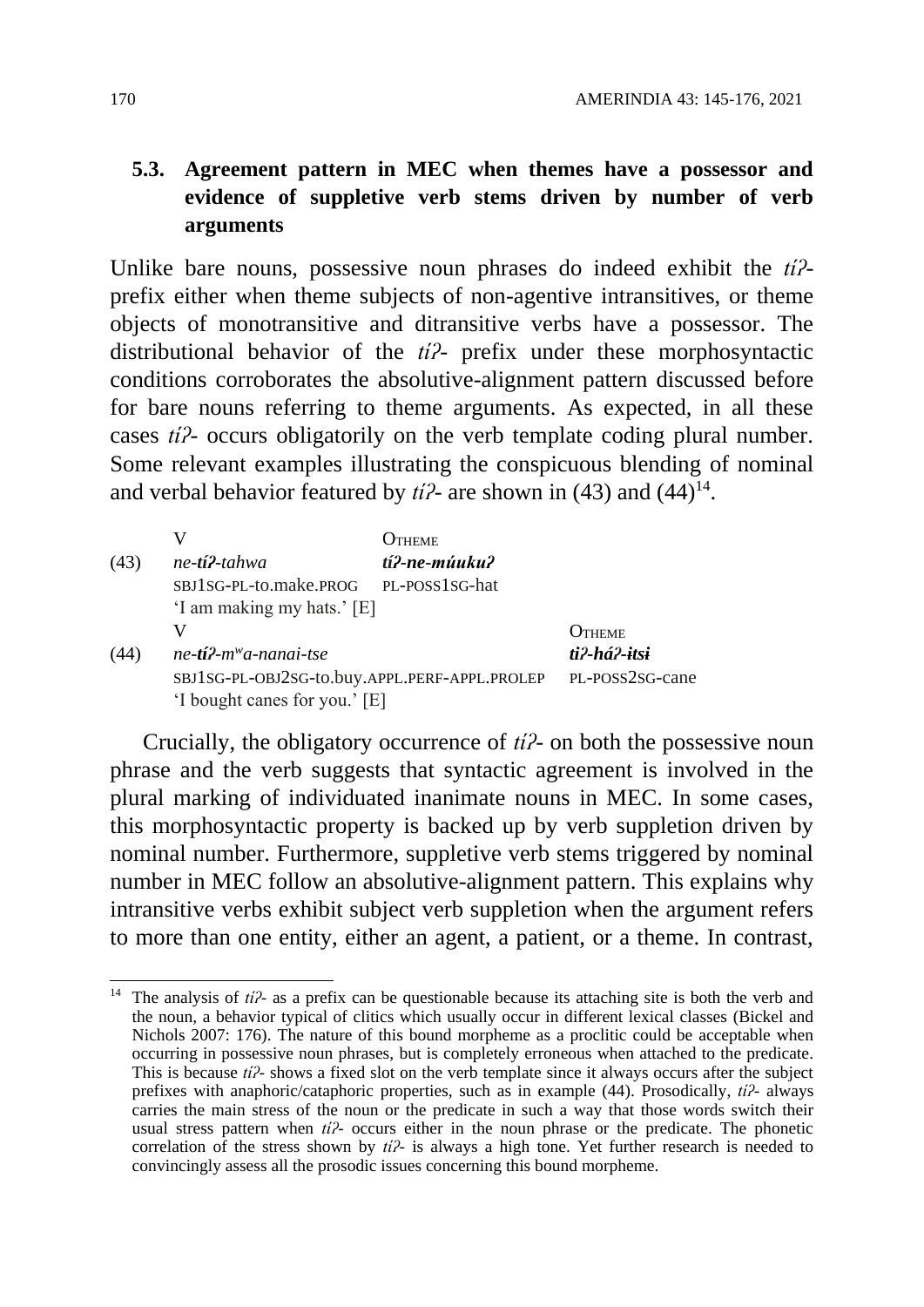monotransitive verbs display object verb suppletion when patient objects designate multiple entities. Thus, the suppletive verb morphology exhibited by the number of verb's arguments can be considered supplementary formal evidence to reinforce the absolutive-alignment pattern that the *tíʔ*prefix displays in MEC. Note (45) and (46) which show the double marking of nominal number on the verb template both by *tíʔ-* prefixing and by suppletive verb stems. In this particular case, double number marking affects a theme subject argument coded by a possessed individuated inanimate noun in a locative description. Unsurprisingly, the third person subject enclitic  $=pu$  is underspecified for number when occurring with a plural individuated inanimate noun *túʔnamiʔ* 'musical bow' which in example (46) is overtly coded by the *tíʔ-* prefix for plural number. Here, the plural suppletive stem of the predicate corresponds to a non-agentive stative verb like *heʔstímen* 'to.be.laying. SBJ.PL'.

|      | <b>STHEME</b>                                   |                  |                                     |  |
|------|-------------------------------------------------|------------------|-------------------------------------|--|
| (45) | ne-tú?nami?                                     | $chu$ áta? $=pu$ | ho?u <b>-ré?ka</b>                  |  |
|      | POSS1SG-musical.bow                             | $ground = SBJ3$  | LOC-to.be.laying.SBJ.SG             |  |
|      | 'My musical bow is laying on the ground.' [E]   |                  |                                     |  |
|      | <b>STHEME</b>                                   |                  |                                     |  |
| (46) | tí?-ne-tu?nami?                                 |                  | $chu$ áta? $=pu$ tí?-ha?u-he?stimen |  |
|      | PL-POSS1SG-musical.bow                          | $ground = SBJ3$  | PL-LOC-to.be.laying.sBJ.PL          |  |
|      | 'My musical bows are laying on the ground.' [E] |                  |                                     |  |

Although the conditions for agreement might be considered relatively weak in MEC, because ditransitive constructions may optionally exhibit the occurrence of the *tíʔ-* prefix on possessive noun phrases when the possessor refers to a first person, note how below in (47), the agreement facts still hold.

|      | S                                               | Этнеме                            |  |
|------|-------------------------------------------------|-----------------------------------|--|
| (47) | úuka                                            | $(ti$ ?-ne-) siik $\hat{t}$ ri=mu |  |
|      | women                                           | PL-POSS1SG-basket=SBJ3PL          |  |
|      |                                                 |                                   |  |
|      | $ti2$ -ne-aa-nanai-ri?                          |                                   |  |
|      | PL-OBJ1SG-CMPL-to.buy.APPL-APPL                 |                                   |  |
|      | 'The women bought my baskets/chiquihuites.' [E] |                                   |  |

In conclusion, all the varied evidence presented so far suggests that *tíʔ*is a bona fide plural marker. Firstly, as previously discussed, the obligatory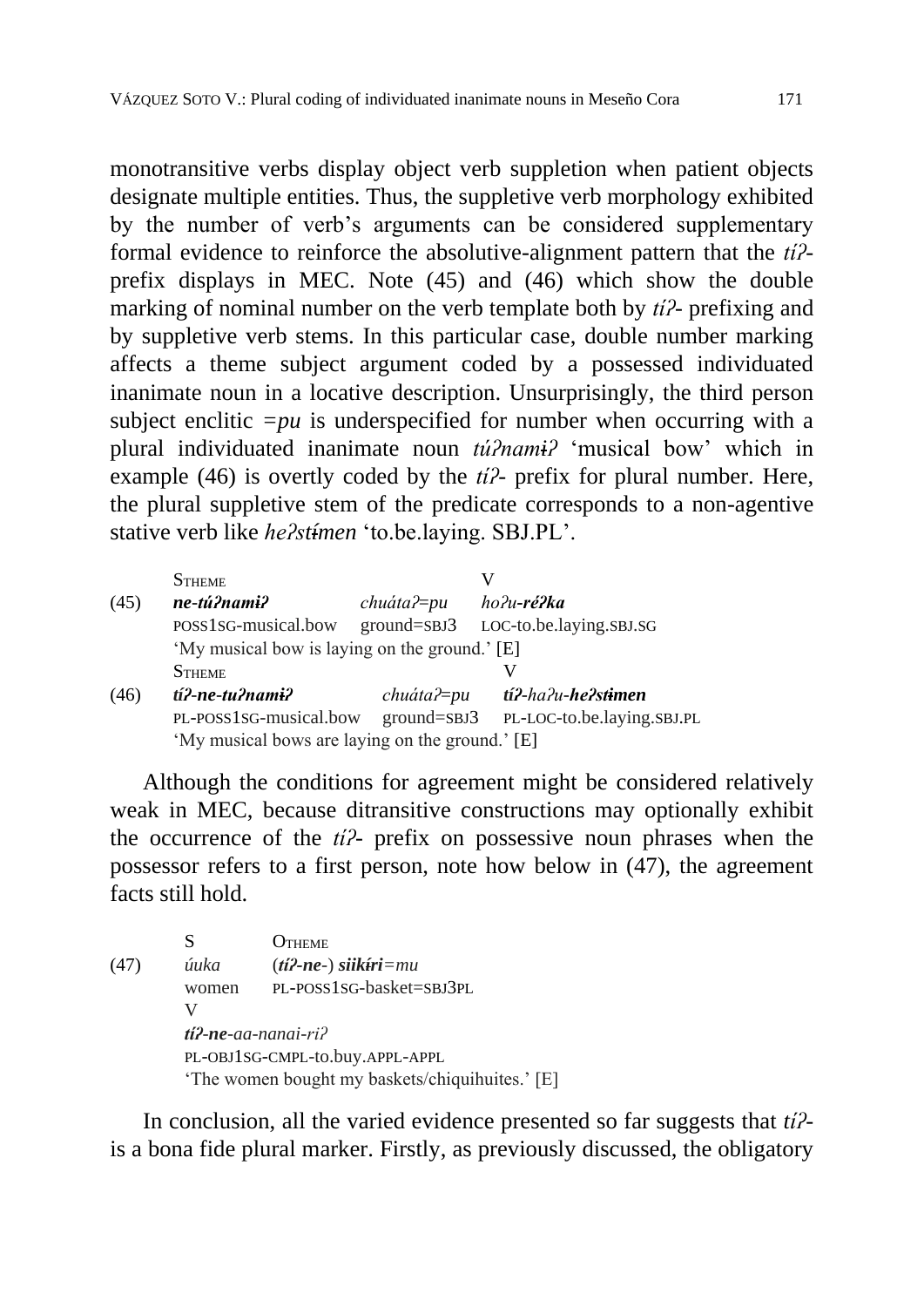nature of the *tíʔ-* prefix in the verbal template producing plural interpretations is characteristic of nominal number markers in many language number systems, albeit general number systems which show strong discursive conditions for expressing mandatorily number coding. Further evidence as showcased in linguistic literature (Corbett 2000: 116; Grimm 2018: 538) is that number markers are obligatory in many languages. By contrast, distributives on nouns are seldom if ever obligatory. Ultimately, conclusive evidence in favor of the plural number account appears in the pattern of syntactic agreement between the predicate and theme arguments when they have a possessor, since according to Corbett (2000: 116) number is often an agreement category, which distributivity is not. Therefore, this agreement pattern permits a convincing assessment that *tíʔ-* is not only an indicator of plural interpretations but a plural marker in its own right.

Additionally, the agreement pattern shown by *tíʔ-* when the theme has a possessor fits straightforwardly with Corbett's (2000: 66-67) predictions, which claim that the morphological expression of number may not mark number in some nouns, and in that respect, it is irregular. But other research criteria such as syntactic agreement will reveal more regular and consistent patterns of number expression. From this perspective, the neutral-number category exhibited by MEC in individuated inanimate bare nouns is particular to the morphological criteria on nouns themselves. However, number marking becomes more consistent following the syntactic agreement criteria, when possessors come into play. Therefore, according to these same criteria, MEC shows more regular number marking patterns.

Further, it is possible to argue that the morphological pattern shown by *tíʔ-* prefixing seems to reflect a categorization of entities referred to in the present work as individuated inanimate nouns. They designate entities that show a great propensity to being construed as independent individual objects. This type of entity in Haspelmath's (2005) proposal corresponds to discrete inanimate nouns more likely to exhibit plural morphology than other non-discrete inanimate nouns. Thus, in semantic and typological terms, the fact that nouns such as *túʔnamiʔ* 'musical bow', *siikíri* 'basket', *ʔirí* 'arrow,' *itsí* 'cane', *takʷátsi* 'ball', *pelóota* 'ball', *múukuʔ* 'hat', *ʔipʷári*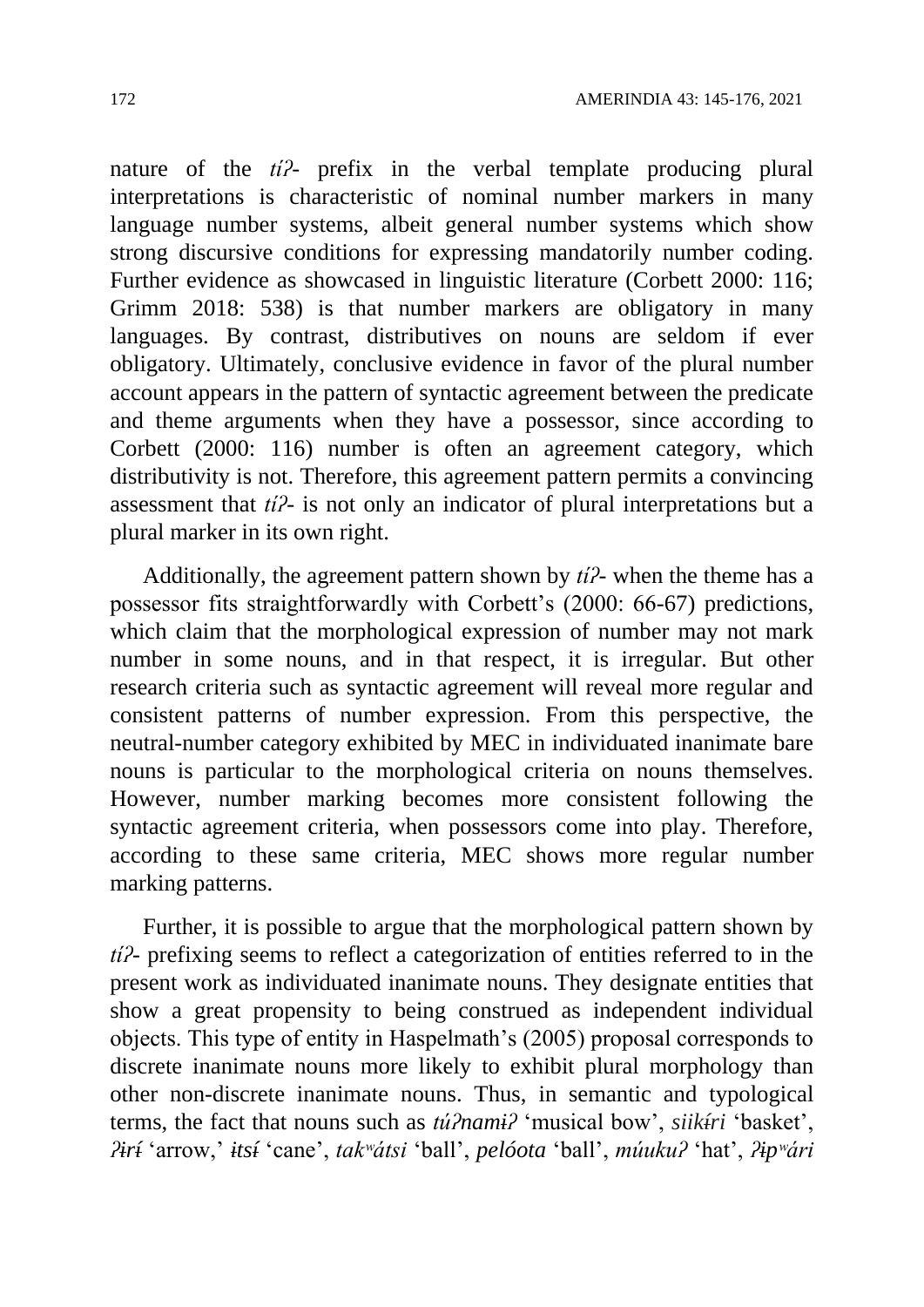'chair', *kaʔní* 'satchel', *chíʔ* 'house', *xáʔri* 'pot', *tepʷáih/tepʷéih* 'axe', *hamʷéʔi* 'tortilla', *kumʷá* 'comal/cast-iron skillet', and *síkuʔ* 'guaje/bottle gourd' take the *tíʔ-* prefix to code plural number, either on the noun itself when they have a possessor or by means of verbal coding when they occur as bare nouns, is a linguistic behavior expected from discrete inanimate nouns. This follows the predictions of both Haspelmath's (2005) implicational scale and Grimm's scale of individuation (2018). In this way, the *tíʔ-* prefix in MEC functions both as the morphosyntactic marking of plural morphology and as the hallmark of a noun type meaning corresponding to individuated inanimate nouns.

Regarding countability, individuated inanimate nouns behave as their corresponding counterparts of the animate type noun in MEC, since besides showing plural markers, they can be combined with numbers and, therefore, they pass the cardinality test without restrictions. This test confirms that individuated inanimate and animate nouns refer to atoms in MEC, units that can be counted (Lima 2014). Example (48) shows the noun type of individuated inanimate nouns.

|                                            |  | SAGENT OTHEME |                                              |                                                      |
|--------------------------------------------|--|---------------|----------------------------------------------|------------------------------------------------------|
|                                            |  |               | $(48)$ <i>i inee</i> <b>anxibi ka?ni</b> =nu | ti?-u-nanai                                          |
|                                            |  |               |                                              | TOP SBJ1SG five satchel=SBJ1SG PL-COMPL-to.buy.COMPL |
| 'As for me, I bought five satchels.' [TXT] |  |               |                                              |                                                      |

### **6. Final remarks**

Given the complexity of my data, in order to accurately describe number coding for individuated inanimate countable nouns in MEC, I needed to appeal to different theoretical frameworks. Moreover, I had to apply distinct criteria not necessarily restricted to number coding on the noun itself, but also including syntactic criteria regarding agreement patterns shown between possessive NPs and the predicate of the clause. As predicted by the grammatical number literature, syntactic agreement criteria show more regular number marking patterns in MEC.

On the other hand, to fully understand the number system displayed by individuated inanimate countable nouns in MEC, it was imperative to assess the number coding shown by bound subject and object pronouns,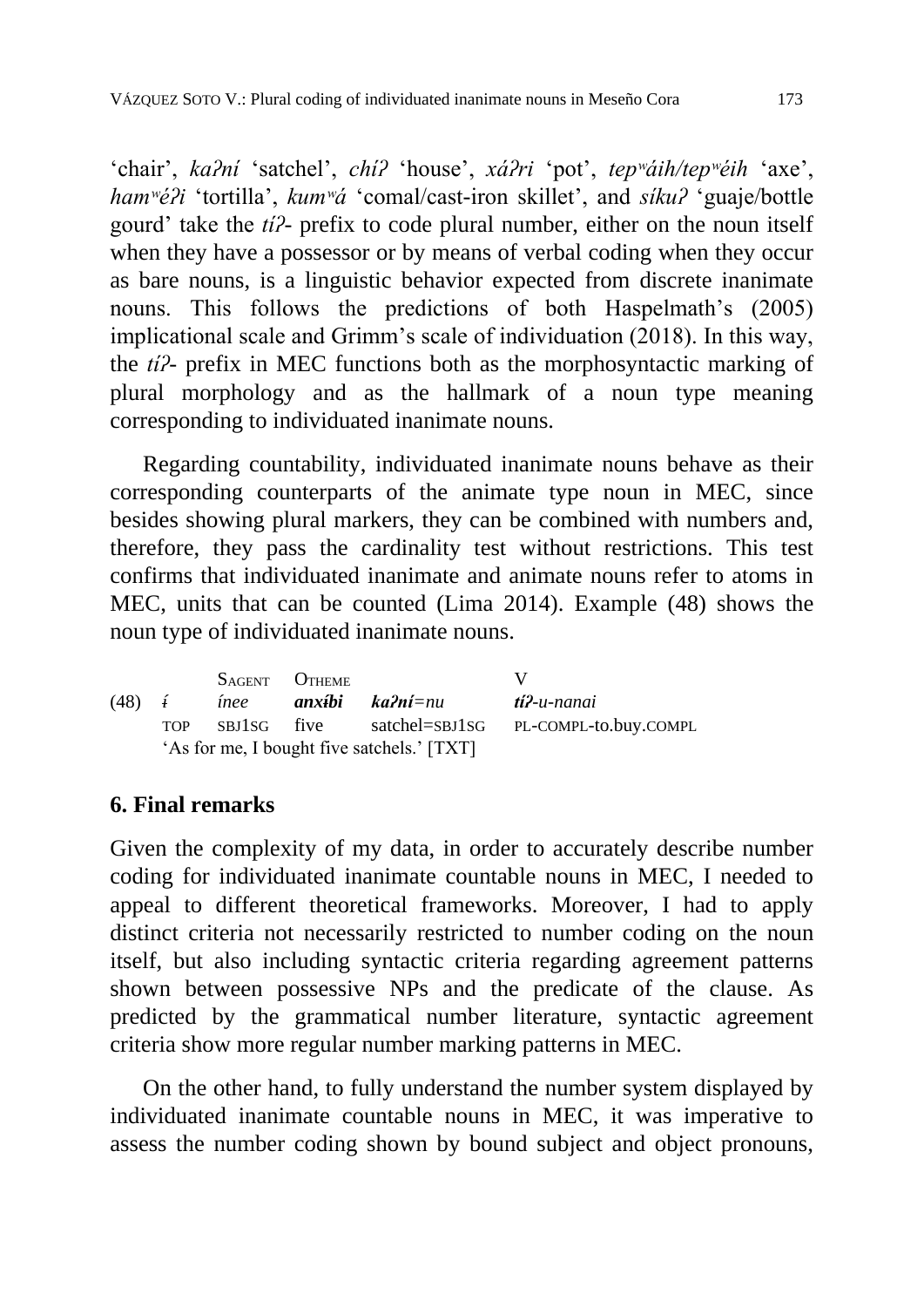specifically those referring to third person. Unexpectedly, the nature of verb classes in this language plays a key role when accounting for number marking in the class of inanimate nouns. The interesting interplay between nouns, pronouns, verb classes, animacy, and individuation makes the conspicuous blending of nominal and verbal behavior of the *tíʔ-* prefix more comprehensible and coherent. Ultimately, the fact that this bound morpheme selects theme arguments, either intransitive verb subject themes or object themes of monotransitive and ditransitive verbs are not some morphosyntactic oddity of MEC. Even if the majority of languages belonging to the Uto-Aztecan family exhibit a nominative-accusative alignment, the absolutive alignment pattern is a widespread feature attested in Southern Uto-Aztecan languages when looking at suppletive verb stems driven by number. In this language family, it is a well-known fact that verb stems show number suppletion of subjects in intransitive verbs, whereas number suppletion of objects affects transitive verbs. From this perspective, it is not surprising that the *tíʔ-* prefix has replicated the same pattern for number marking. Yet the surprising behavior of this prefix is worth noting, as well as the unexpected pattern of third person subject bound pronouns regarding non-agentive verbs and animacy. Uto-Aztecan languages have not previously documented the phenomenon of number underspecification in the case of third person subject pronouns when occurring with this verb intransitive class and when referring to inanimate nouns. Further research is needed in other languages belonging to this linguistic family to confirm if this pattern is common to these genealogically related languages or is instead particular to MEC.

#### **References**

Bhat, D.N.S. 2004. *Pronouns*. Oxford: Oxford University Press.

- Bickel, Balthasar & Johanna Nichols. 2007. Inflectional morphology. *Language typology and syntactic description*, Vol. III, T. Shopen (ed.), 169-239, 2nd edition. Cambridge: Cambridge University Press.
- Bresnan, Joan & Sam, Mchombo. 1987. Topic, pronoun and agreement in Chichewa. *Language* 63: 741-782.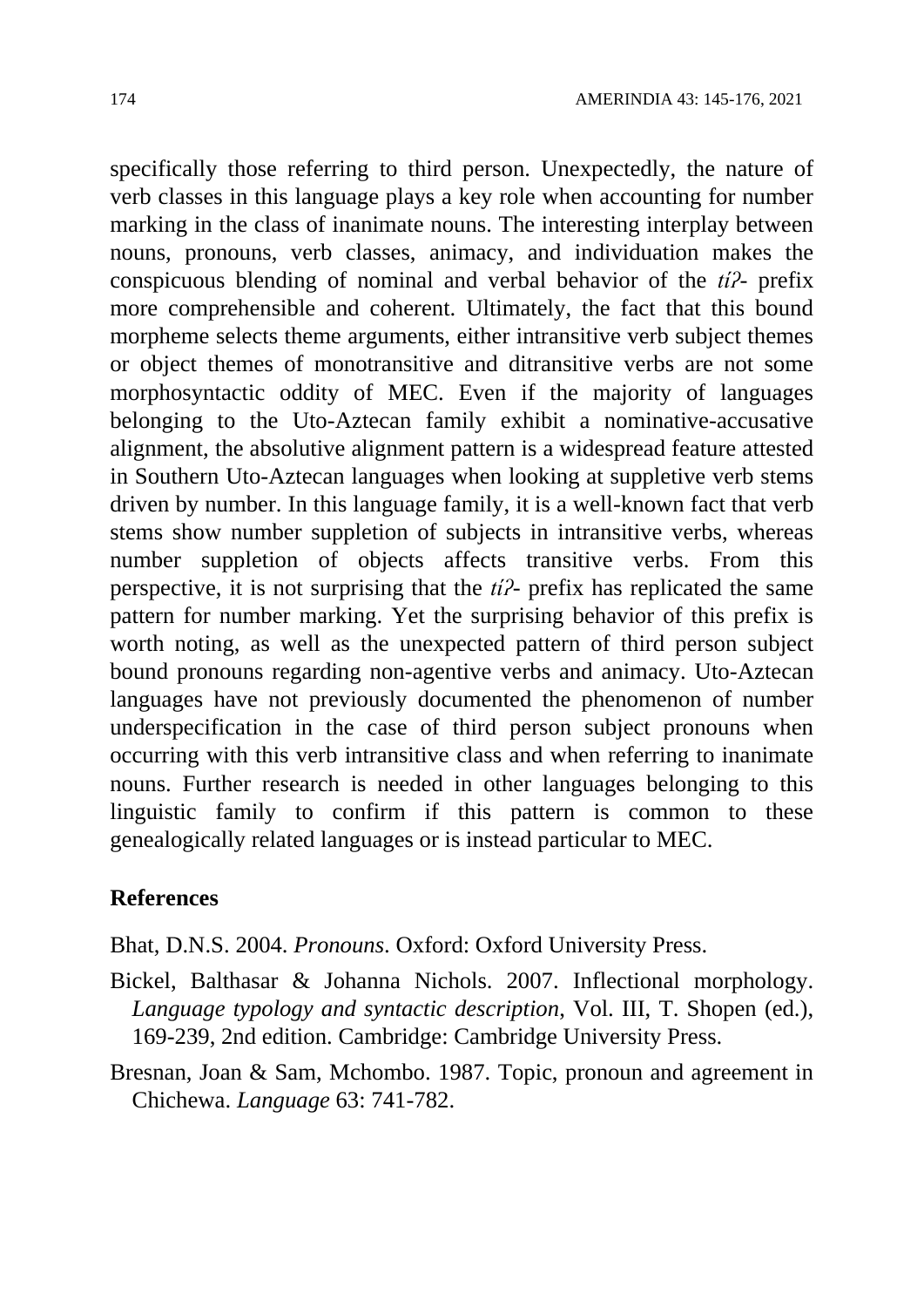- Casad, Eugene H. 1984. Cora. *Studies in Uto-Aztecan Grammar, Vol. 4: Southern Uto-Aztecan Grammatical Sketches*, Ronald W. Langacker (ed.), 152-459. Dallas: Summer Institute of Linguistics and the University of Texas at Arlington.
- Casad, Eugene H. 2012. *From Space to Time. A cognitive analysis of the Cora locative system and its temporal extensions*. Amsterdam: John Benjamins Publishing Company.
- Chierchia, Gennaro. 1998a. Plurality of mass nouns and the notion of 'semantic parameter'. *Events and grammar*, Susan Rothstein (ed.), 53-104. Dordrecht: Kluwer.
- Chierchia, Gennaro. 1998b. References to kinds across languages. *Natural Language Semantics* 6: 349-405.
- Corbett, Greville. 2000. *Number*. Cambridge: Cambridge University Press.
- Dixon, Robert. 1994. *Ergativity*. Cambridge: Cambridge University Press.
- Dryer, Matthew. 1986. Primary objects, secondary objects and antidative. *Language* 62: 808-845.
- Givón, Talmy. 2001. *Syntax, Volume I*. Amsterdam/Philadelphia: John Benjamins Publishing Company.
- Grimm, Scott. 2018. Grammatical number and the scale of individuation. *Language* 94: 527-574.
- Haspelmath, Martin. 2005. Occurrence of nominal plurality*. The world atlas of language structures*, Martin Haspelmath, Matthew S. Dryer, David Gil, & Bernard Comrie (eds.), 142-45. Oxford: Oxford University Press.
- INEGI Instituto Nacional de Estadística y Geografía. 2010. *Censo Nacional de Población y Vivienda 2010*. http://www.inegi.gob.mx.
- Kroeger, Paul. 2004. *Analyzing Syntax. A Lexical-Functional Approach*. Cambridge: Cambridge University Press.
- Levinson, Stephen. 1983. *Pragmatics*. Cambridge, New York, New Rochelle, Melbourne Sydney: Cambridge University Press.
- Lima, Suzi. 2014. *The Grammar of Individuation and Counting*. PhD thesis. University of Massachusetts Amherst.